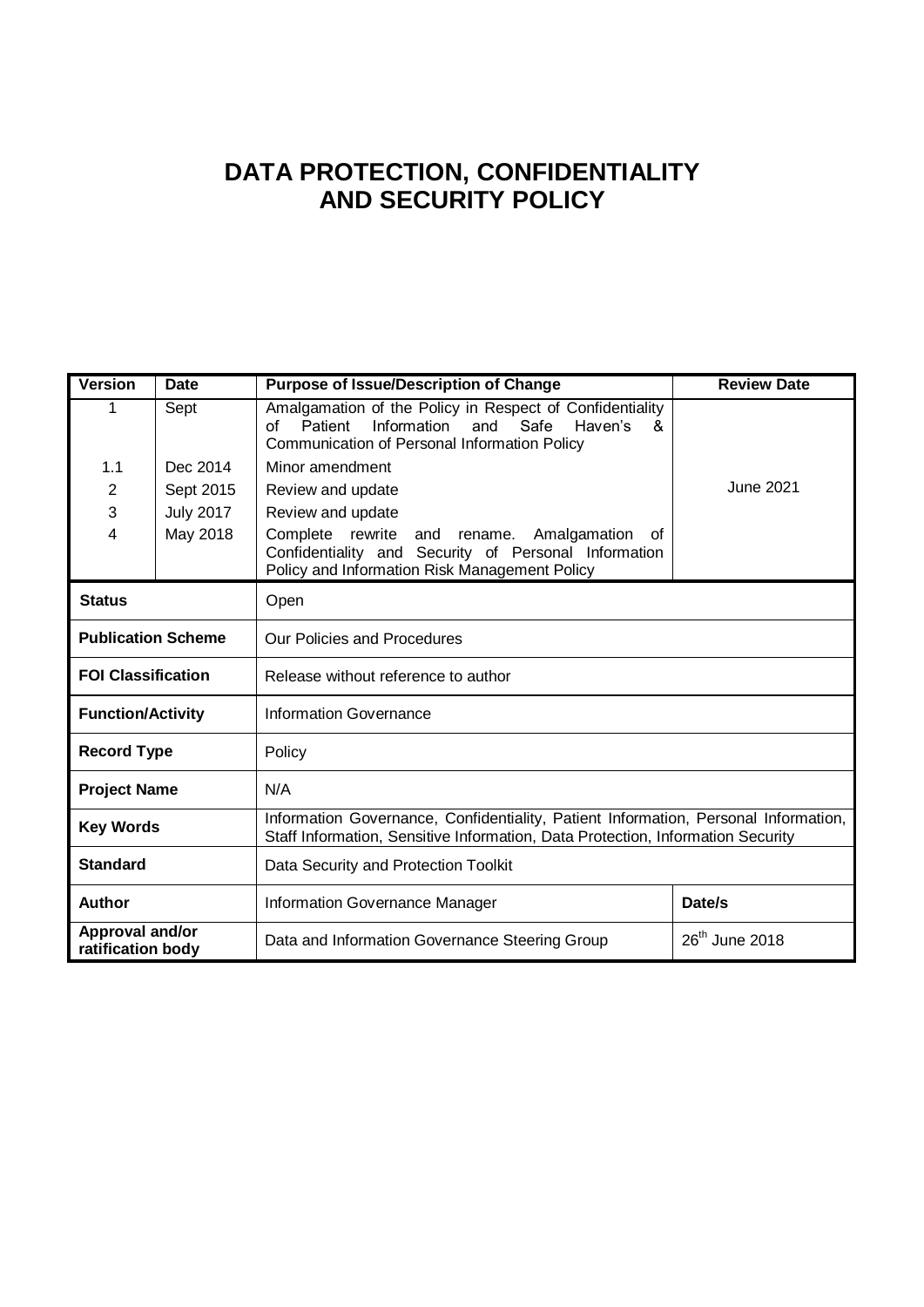## **CONTENTS**

| 1.           |              |                                                            |    |  |  |
|--------------|--------------|------------------------------------------------------------|----|--|--|
|              | 1.1          |                                                            |    |  |  |
|              | 1.2          |                                                            |    |  |  |
|              | 1.3          |                                                            |    |  |  |
| $\mathbf{2}$ |              |                                                            |    |  |  |
|              | 2.1          |                                                            |    |  |  |
|              | 2.2          |                                                            |    |  |  |
|              | 2.3          |                                                            |    |  |  |
|              | 2.4          |                                                            |    |  |  |
|              | 2.5          |                                                            |    |  |  |
|              | 2.6          |                                                            |    |  |  |
|              | 2.7          | NHS Code of Practice on Information Security Management  6 |    |  |  |
|              | 2.8          |                                                            |    |  |  |
|              | 2.9          |                                                            |    |  |  |
|              | 2.10         |                                                            |    |  |  |
|              | 2.11         |                                                            |    |  |  |
|              | 2.12<br>2.13 |                                                            |    |  |  |
|              | 2.14         |                                                            |    |  |  |
|              | 2.15         |                                                            |    |  |  |
|              |              |                                                            |    |  |  |
| 3            |              |                                                            |    |  |  |
|              | 3.1          |                                                            |    |  |  |
|              | 3.2          |                                                            |    |  |  |
|              |              |                                                            |    |  |  |
| 4            |              |                                                            |    |  |  |
|              |              |                                                            |    |  |  |
|              | 4.1          |                                                            |    |  |  |
|              |              | 4.1.1                                                      |    |  |  |
|              |              | 4.1.2                                                      |    |  |  |
|              |              | 4.1.3<br>4.1.4                                             |    |  |  |
|              |              | 4.1.5                                                      |    |  |  |
|              | 4.2          |                                                            |    |  |  |
|              |              | 4.2.1                                                      | 10 |  |  |
|              |              | 4.2.2                                                      |    |  |  |
|              |              | 4.2.3                                                      |    |  |  |
|              |              | 4.2.4                                                      |    |  |  |
|              |              | 4.2.5                                                      |    |  |  |
|              |              | 4.2.6                                                      |    |  |  |
|              |              | 4.2.7                                                      |    |  |  |
|              |              | 4.2.8                                                      |    |  |  |
|              |              | 4.2.9                                                      |    |  |  |
|              |              |                                                            | 11 |  |  |
|              |              |                                                            |    |  |  |
|              |              |                                                            |    |  |  |
|              |              |                                                            |    |  |  |
|              |              |                                                            |    |  |  |
|              |              |                                                            |    |  |  |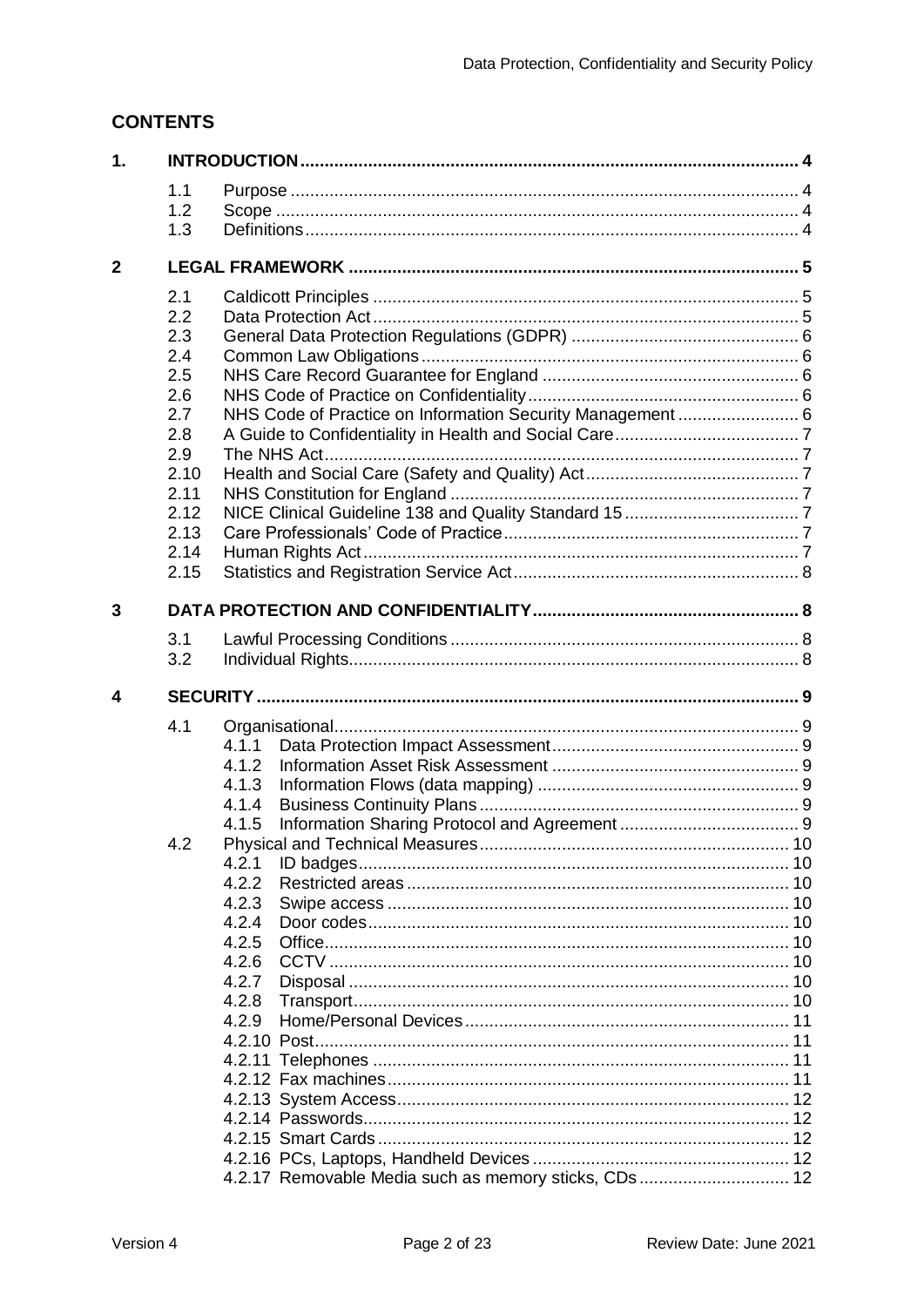|                | 4.3 | Safe Transfer of Personal or Confidential Information  13 |  |  |  |  |
|----------------|-----|-----------------------------------------------------------|--|--|--|--|
|                |     | 4.3.1                                                     |  |  |  |  |
|                |     | 4.3.2                                                     |  |  |  |  |
|                |     | 4.3.3                                                     |  |  |  |  |
|                |     |                                                           |  |  |  |  |
| 5              |     |                                                           |  |  |  |  |
|                | 5.1 |                                                           |  |  |  |  |
|                | 5.2 |                                                           |  |  |  |  |
|                |     |                                                           |  |  |  |  |
| 6              |     |                                                           |  |  |  |  |
| $\overline{7}$ |     |                                                           |  |  |  |  |
| 8              |     |                                                           |  |  |  |  |
| 9              |     | CONSULTATION, APPROVAL AND RATIFICATION PROCESS 20        |  |  |  |  |
| 10             |     |                                                           |  |  |  |  |
|                |     |                                                           |  |  |  |  |
| 11             |     |                                                           |  |  |  |  |
| 12             |     |                                                           |  |  |  |  |
| 13             |     |                                                           |  |  |  |  |
| 14             |     |                                                           |  |  |  |  |
|                |     |                                                           |  |  |  |  |
| 15             |     |                                                           |  |  |  |  |
|                |     |                                                           |  |  |  |  |
|                |     |                                                           |  |  |  |  |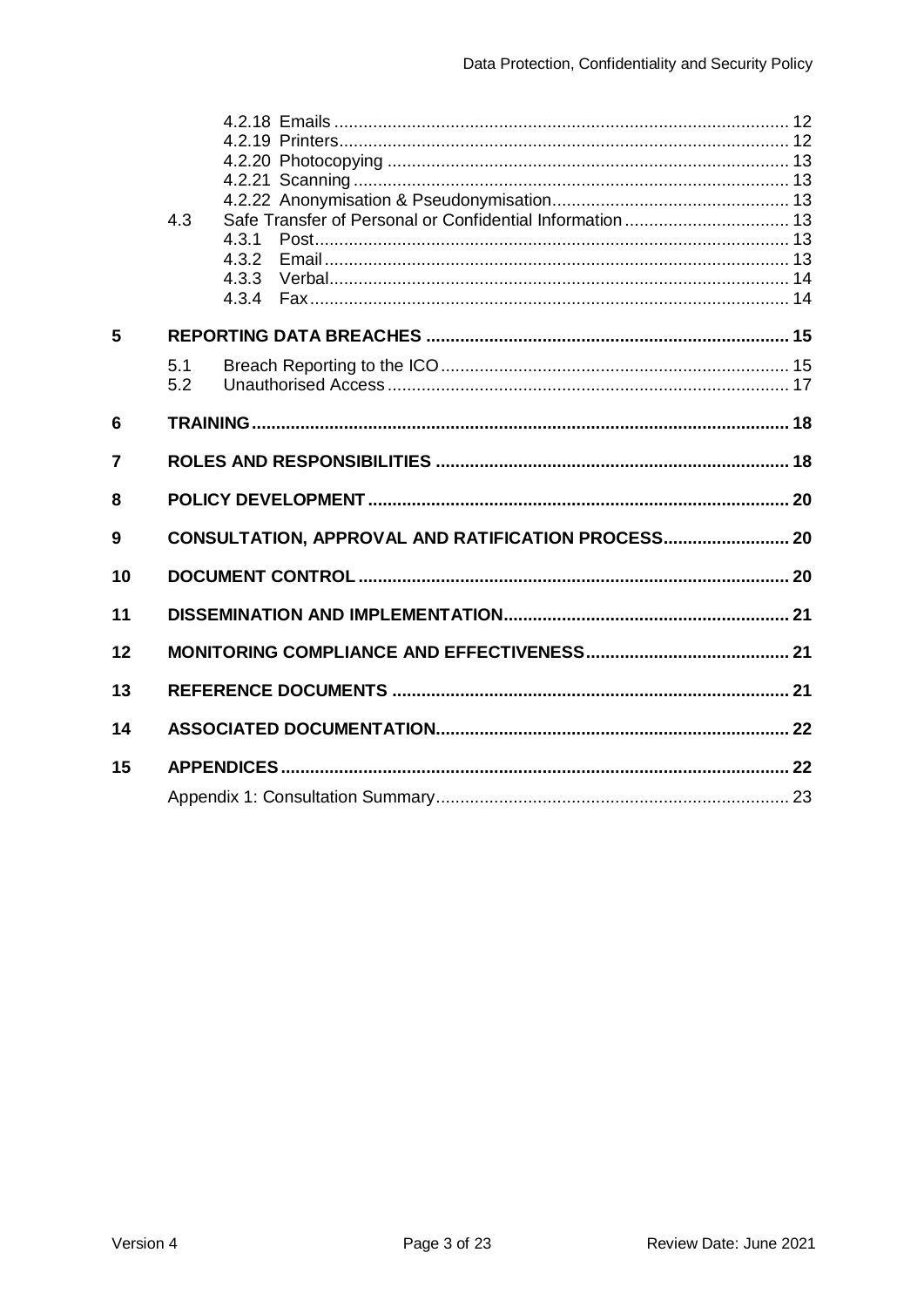## <span id="page-3-0"></span>**1. INTRODUCTION**

Everyone working for or on behalf of the NHS has a duty to keep information about patients, carers, clients, staff and other individuals confidential, and to protect the privacy of information about individuals.

## <span id="page-3-1"></span>**1.1 Purpose**

The purpose of this policy is:

- To ensure any personal information collected and held by the Trust is processed fairly and lawfully.
- To promote best practice in the processing of personal information.
- To ensure that Trust staff involved in processing personal information understand their responsibilities and obligations.
- To ensure that Trust staff responsible for the processing of personal information are adequately trained to fulfil their responsibilities and obligations.
- To outline the procedure for reporting and investigation of a suspected breach of Confidentiality and/or Data Protection.
- To provide assurance to our patients, staff and others with whom we deal that their personal information is processed lawfully and correctly and held securely at all times.

## <span id="page-3-2"></span>**1.2 Scope**

This policy relates to all types of information within the Trust. These include:

- Patient/Client/Service User information
- Personnel information
- Organisational information.

## <span id="page-3-3"></span>**1.3 Definitions**

#### **Personal Information**

Personal Information is information which can alone or in combination with other information identifies an individual. Examples are:

- surname, forename, initials, address, postcode
- NHS number, unit number, National Insurance number

#### **Sensitive Personal Information**

Sensitive personal information is data that contains details of a person's:

- $\bullet$  race
- ethnic origin
- politics
- religion
- trade union membership
- genetics
- biometrics (where used for ID purposes)
- health
- sex life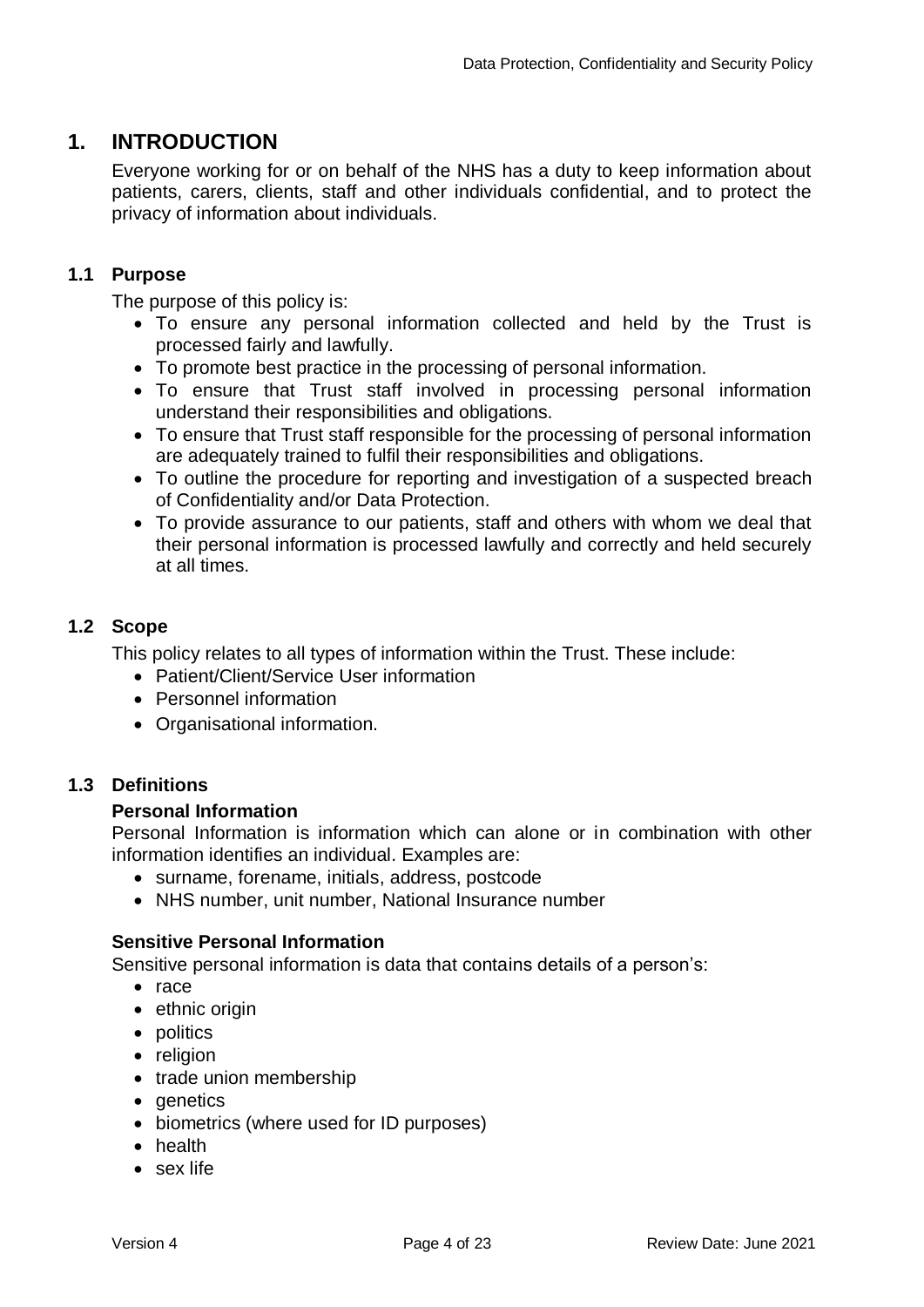• sexual orientation

#### **Data Subject**

A data subject is the person who is the subject of the information.

#### **Data Controller**

A data controller is the individual, company or organisation that determines the purpose and the manner in which personal information may be processed.

#### **Data Processor**

A data processor processes the personal information on behalf of a data controller.

#### **Data protection legislation**

Within this policy, 'data protection legislation' shall be taken to mean all relevant legislation; some are detailed in section 2.

#### **Information Assets**

Information Assets are pieces of information that are valuable to the organisation, such as databases, data files, contracts and agreements, and archived information.

#### **Information Asset Owner**

Information Asset Owners are nominated to help achieve and monitor a robust Information Governance culture across the Trust, address risks to the information assets they 'own' and to provide assurance to the Senior Information Risk Owner on the security and use of these assets.

## <span id="page-4-0"></span>**2 LEGAL FRAMEWORK**

#### **2.1 Caldicott Principles**

<span id="page-4-1"></span>The [Caldicott Principles](https://www.gov.uk/government/uploads/system/uploads/attachment_data/file/251750/9731-2901141-TSO-Caldicott-Government_Response_ACCESSIBLE.PDF) represent best practice for using and sharing identifiable personal information and should be applied whenever a disclosure of personal information is being considered.

- 1) Justify the purpose(s)
- 2) Don't use personal confidential data unless it is absolutely necessary
- 3) Use the minimum necessary personal confidential data
- 4) Access to personal confidential data should be on a strict need-to-know basis
- 5) Everyone with access to personal confidential data should be aware of their responsibilities
- 6) Comply with the law
- 7) The duty to share information can be as important as the duty to protect patient confidentiality

## <span id="page-4-2"></span>**2.2 Data Protection Act**

The [Data Protection Act](http://www.legislation.gov.uk/ukpga/2018/12/contents/enacted/data.htm) sets out six principles:

- a) processing be lawful and fair
- b) purposes of processing be specified, explicit and legitimate
- c) personal data be adequate, relevant and not excessive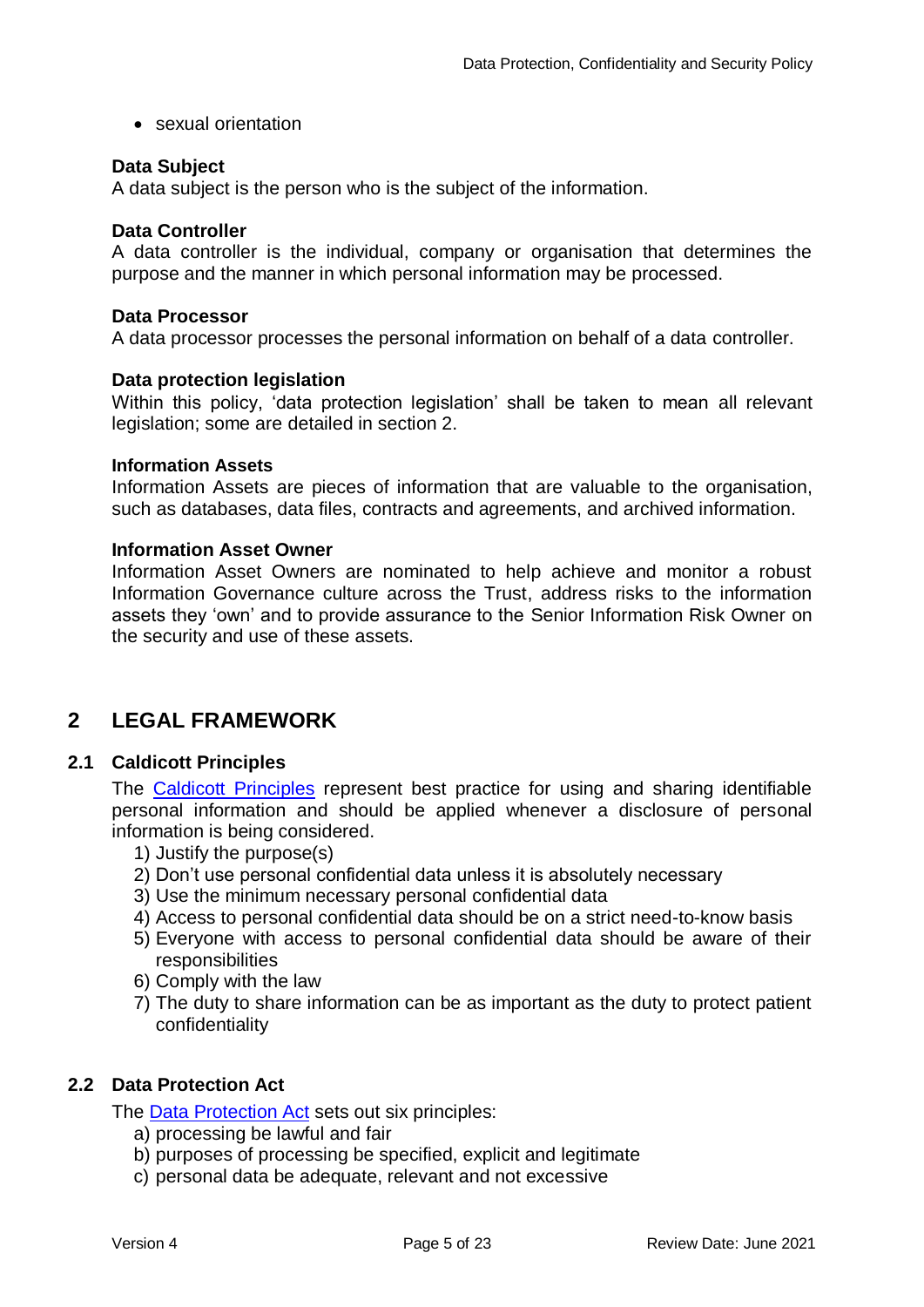- d) personal data be accurate and kept up to date
- e) personal data be kept for no longer than is necessary
- f) personal data be processed in a secure manner

## **2.3 General Data Protection Regulations (GDPR)**

<span id="page-5-0"></span>[General Data Protection Regulations 2016](https://gdpr-info.eu/) is a legal set of rules that be adhered to by organisations that process, harvest, store or make use of personal information. The focus is on people. It grants people rights and places the obligation on organisations that hold their data. The GDPR sets out seven key principles:

- a) Lawfulness, fairness and transparency
- b) Purpose limitation
- c) Data minimisation
- d) Accuracy
- e) Storage limitation
- f) Integrity and confidentiality (security)
- g) Accountability

## <span id="page-5-1"></span>**2.4 Common Law Obligations**

The Common Law Duty of Confidentiality position is that if information is given in circumstances where it is expected that a duty of confidence applies, that information cannot normally be disclosed without the information provider's consent.

## <span id="page-5-2"></span>**2.5 NHS Care Record Guarantee for England**

The [Care Records Guarantee](http://systems.hscic.gov.uk/rasmartcards/documents/crg.pdf) sets out high-level commitments for protecting and safeguarding patient information, particularly in regard to: individuals' rights of access to their own information, how information will be shared (both within and outside of the organisation) and how decisions on sharing information will be made.

## <span id="page-5-3"></span>**2.6 NHS Code of Practice on Confidentiality**

The [NHS Code of Practice on Confidentiality](http://systems.hscic.gov.uk/infogov/codes/confcode.pdf) is a guide to required practice for those who work within or under contract to NHS organisations concerning confidentiality and patients' consent to the use of their health records.

## <span id="page-5-4"></span>**2.7 NHS Code of Practice on Information Security Management**

The [NHS Code of Practice on Information Security Management](http://systems.hscic.gov.uk/infogov/codes/securitycode.pdf) is a guide to the methods and required standards of practice in the management of information security for those who work within, under contract to, or in business partnership with NHS organisations in England. Its purpose is to identify and address security management in the processing and use of NHS information and is based on current legal requirements, relevant standards and professional best practice.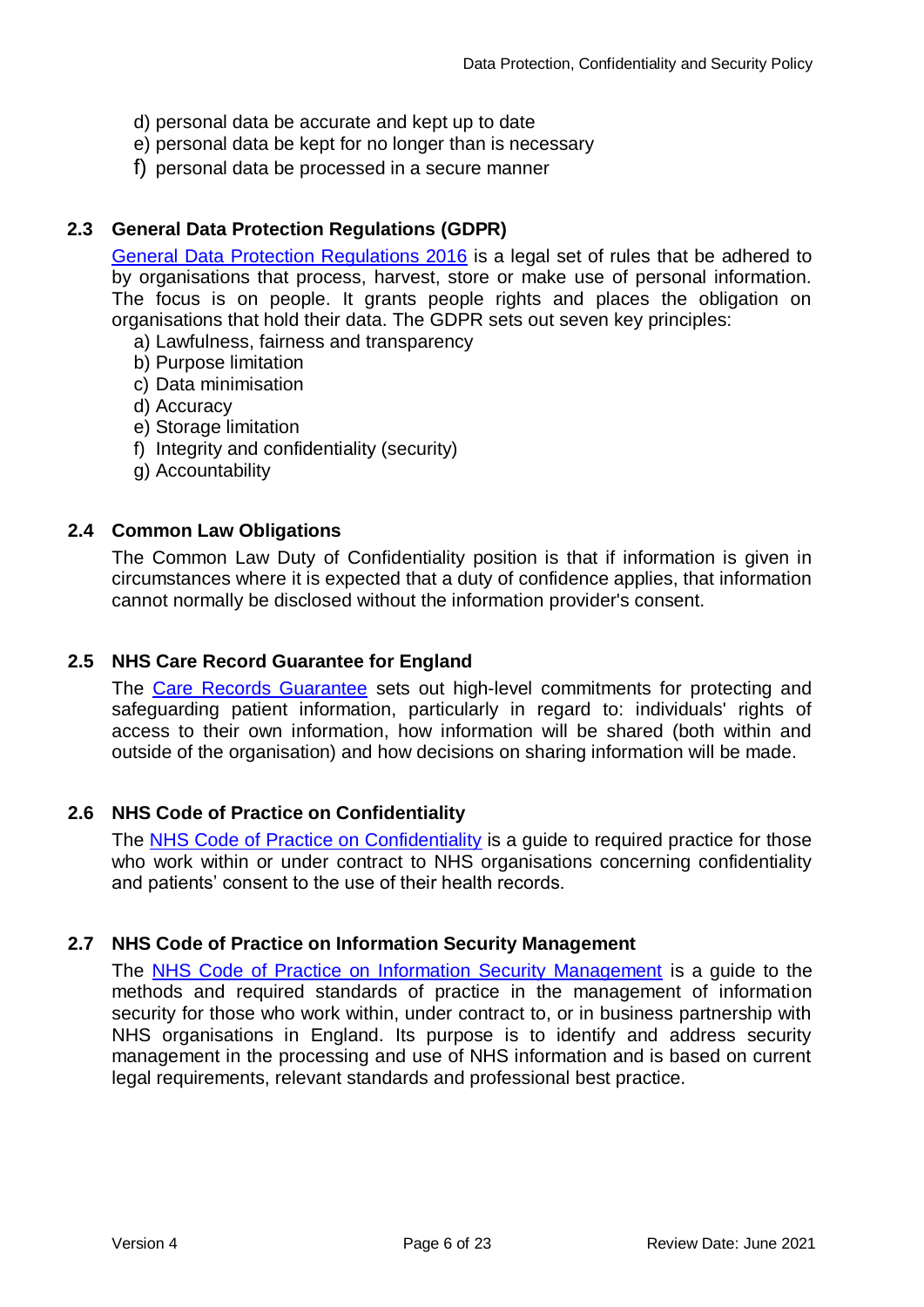## **2.8 A Guide to Confidentiality in Health and Social Care**

<span id="page-6-0"></span>The Health and Social Care Information Centre has produced a Guide to [Confidentiality in Health and Social Care](http://www.hscic.gov.uk/media/12822/Guide-to-confidentiality-in-health-and-social-care/pdf/HSCIC-guide-to-confidentiality.pdf) which explains the various rules about the use and sharing of confidential information. It has been designed to be easily accessible and to aid good decision making. It also explains the responsibility organisations have to keep confidential information secure.

### **2.9 The NHS Act**

<span id="page-6-1"></span>[Section 251 of the NHS Act](http://www.legislation.gov.uk/ukpga/2006/41/section/251) enables the common law duty of confidentiality to be temporarily lifted so that confidential patient information can be transferred to an applicant without the discloser being in breach of the common law duty of confidentiality. The Confidentiality Advisory Group (CAG) review applications and advise whether there is sufficient justification to access the requested confidential patient information. Using CAG advice as a basis for their consideration, the Health Research Authority or Secretary of State will take the final approval decision.

#### **2.10 Health and Social Care (Safety and Quality) Act**

<span id="page-6-2"></span>The [Health and Social Care \(Safety and Quality\) Act](http://www.legislation.gov.uk/ukpga/2015/28/pdfs/ukpga_20150028_en.pdf) supports the sharing of information relating to an individual for the purposes of providing that individual with health or social care services in England;

#### **2.11 NHS Constitution for England**

<span id="page-6-3"></span>The [NHS Constitution for England](https://www.gov.uk/government/uploads/system/uploads/attachment_data/file/170656/NHS_Constitution.pdf) states that patients *"have the right to privacy and confidentiality and to expect the NHS to keep your confidential information safe and secure"*

## **2.12 NICE Clinical Guideline 138 and Quality Standard 15**

<span id="page-6-4"></span>Under the [NHS Standard Contract](http://www.england.nhs.uk/nhs-standard-contract/15-16/) a provider must at least once in each contract year audit its practices against quality statements regarding data sharing set out in [NICE Clinical Guideline 138.](http://www.nice.org.uk/guidance/cg138) [Quality Standard 15](http://www.nice.org.uk/guidance/qs15) contains the quality statements:

- [Quality Statement 12:](http://www.nice.org.uk/guidance/qs15/chapter/Quality-statement-12-Coordinated-care-through-the-exchange-of-patient-information) Coordinated care through the exchange of patient information
- [Quality Statement 13:](http://www.nice.org.uk/guidance/qs15/chapter/Quality-statement-13-Sharing-information-with-partners-family-members-and-carers) Sharing information with partners, family members and carers

## **2.13 Care Professionals' Code of Practice**

<span id="page-6-5"></span>Care professionals must also comply with the codes of practice of their respective professionals.

#### **2.14 Human Rights Act**

<span id="page-6-6"></span>Article 8.1 of the European Convention on Human Rights enshrined in Schedule 1 of the [Human Rights Act,](http://www.legislation.gov.uk/ukpga/1998/42/contents) provides that "*everyone has the right to respect for his private and family life, his home and his correspondence.*" This is however, qualified by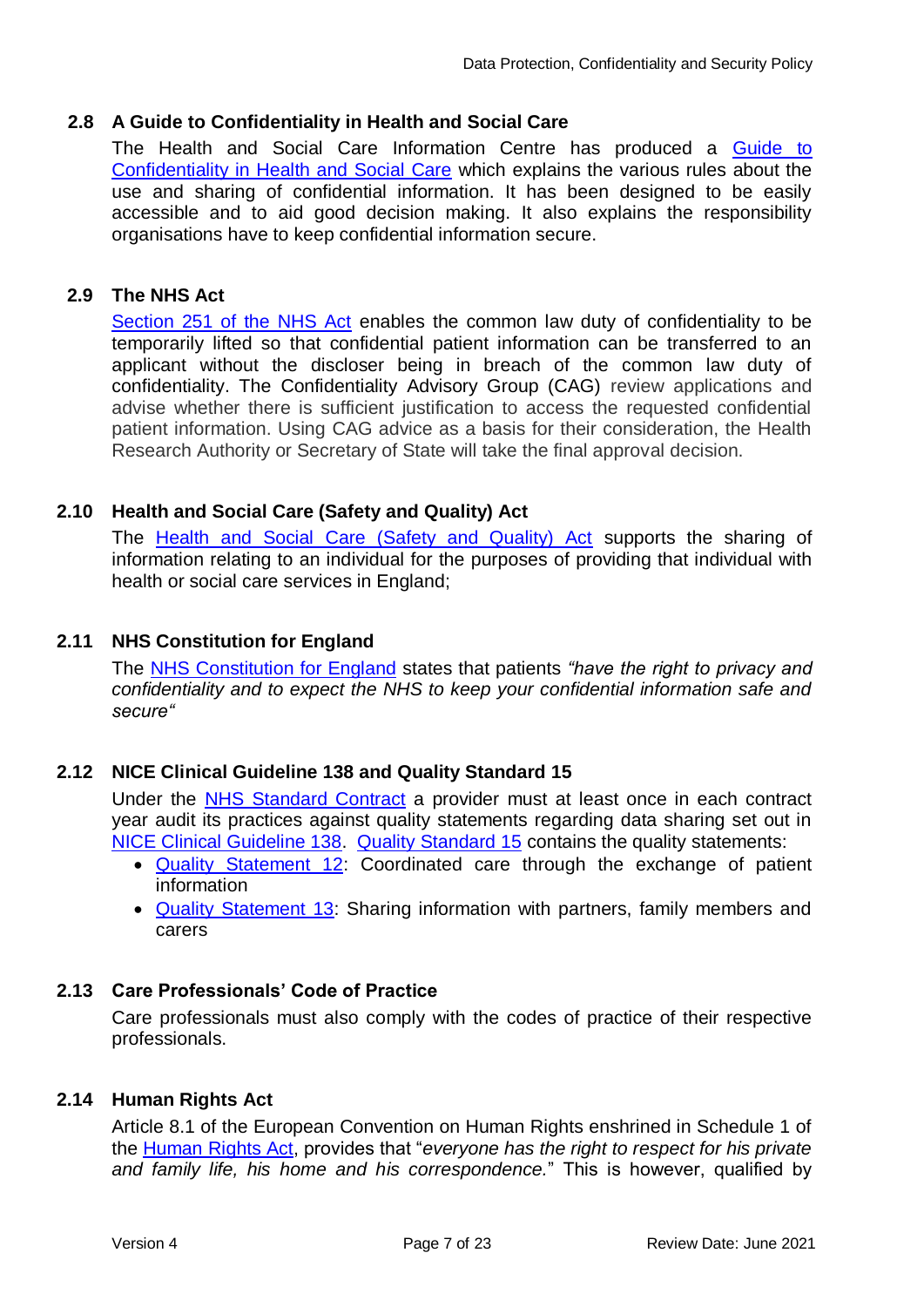reasons where it may be legitimate to infringe this right. As stated in Article 8.2, these are "*in accordance with the law and is necessary in a democratic society in the interests of national security, public safety, or the economic well-being of the country, for the prevention of disorder or crime, for the protection of health or morals, or for the protection of the rights and freedoms of others."*

The right to privacy will be respected unless it can be shown that there is a legitimate reason to infringe those rights.

## **2.15 Statistics and Registration Service Act**

<span id="page-7-0"></span>The [Statistics and Registration Service Act](http://www.legislation.gov.uk/ukpga/2007/18/contents) permits NHS organisations to submit 'patient registration information' to the Statistics Board for the production of population statistics. This means information about individuals who are or have been registered in England or Wales to receive primary medical services. The information includes:

- address and any previous address
- date of birth and sex
- patient identification number
- history of registration

Information about the health or condition of, or the care or treatment provided, is specifically excluded from disclosure and must not be shared with the Statistics Board.

## <span id="page-7-1"></span>**3 DATA PROTECTION AND CONFIDENTIALITY**

Data protection legislation covers living individuals but we must still uphold the confidentiality of the deceased.

All processing of information must be carried out in line with data protection legislation along with relevant guidance identified in section 2.

## <span id="page-7-2"></span>**3.1 Lawful Processing Conditions**

A lawful basis is required to process personal information. GDPR sets out the lawful processing conditions. When processing special category data we need to satisfy a special category condition.

## <span id="page-7-3"></span>**3.2 Individual Rights**

Individuals have rights under the GDPR:

- 1. The right to be informed
- 2. The right of access
- 3. The right to rectification
- 4. The right to erasure
- 5. The right to restrict processing
- 6. The right to data portability
- 7. The right to object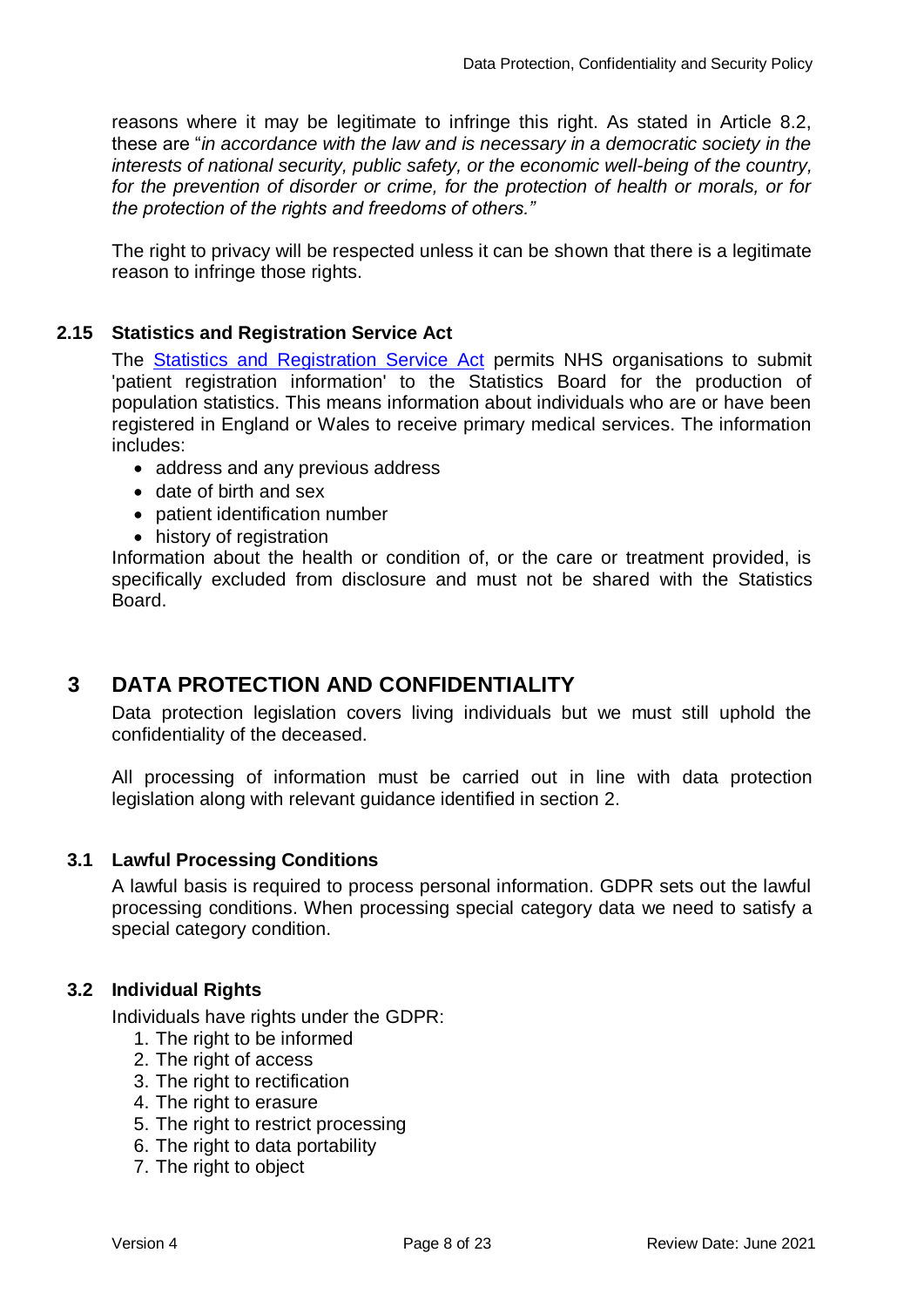8. Rights in relation to automated decision making and profiling.

However there are exceptions to the rules that allow data controllers to refuse a request from a data subject.

## <span id="page-8-0"></span>**4 SECURITY**

Appropriate organisation, physical and technical measures need to be adhered to in order to keep information secure.

## <span id="page-8-1"></span>**4.1 Organisational**

## 4.1.1 Data Protection Impact Assessment

<span id="page-8-2"></span>A Data Protection Impact Assessment (DPIA) is mandatory in most cases when designing or modifying a process that involves personal identifiable information. The objective of a DPIA is to identify risk to personal identifiable information and to then minimise or prevent unlawful processing and data breaches.

The [Data Protection Impact Assessment Template](http://nww.hdft.nhs.uk/EasysiteWeb/getresource.axd?AssetID=86759&type=full&servicetype=Attachment) contains screening questions for if you need to complete the rest of the DPIA.

## 4.1.2 Information Asset Risk Assessment

<span id="page-8-3"></span>There is a requirement to hold an information asset register that includes all information assets. Each information asset is allocated an Information Asset Owner and Information Asset Administrator who review the asset's [Risk Register](http://nww.hdft.nhs.uk/EasysiteWeb/getresource.axd?AssetID=7243&type=full&servicetype=Attachment) and [Information Asset Risk Assessment,](http://nww.hdft.nhs.uk/EasysiteWeb/getresource.axd?AssetID=70156&type=full&servicetype=Attachment) on an annual basis. An annual report is then provided to the Senior Information Risk Owner at the Data and Information Governance Steering Group (DISSG).

## 4.1.3 Information Flows (data mapping)

<span id="page-8-4"></span>As part of the Data Security and Protection Toolkit there is a requirement to identify and risk assess all flows of personal information. This is done on an annual basis and is coordinated by the Information Services Team. An annual report is then provided to the SIRO at the DISSG.

#### 4.1.4 Business Continuity Plans

<span id="page-8-5"></span>Where required, systems and processes must have Business Continuity Plans in place. These plans must include testing.

## 4.1.5 Information Sharing Protocol and Agreement

<span id="page-8-6"></span>It is necessary for a sharing agreement and protocol to be completed and signed by the Caldicott Guardian/Data Protection Officer and Senior Information Risk Owner when routinely sharing information with other organisations especially for non-care purposes.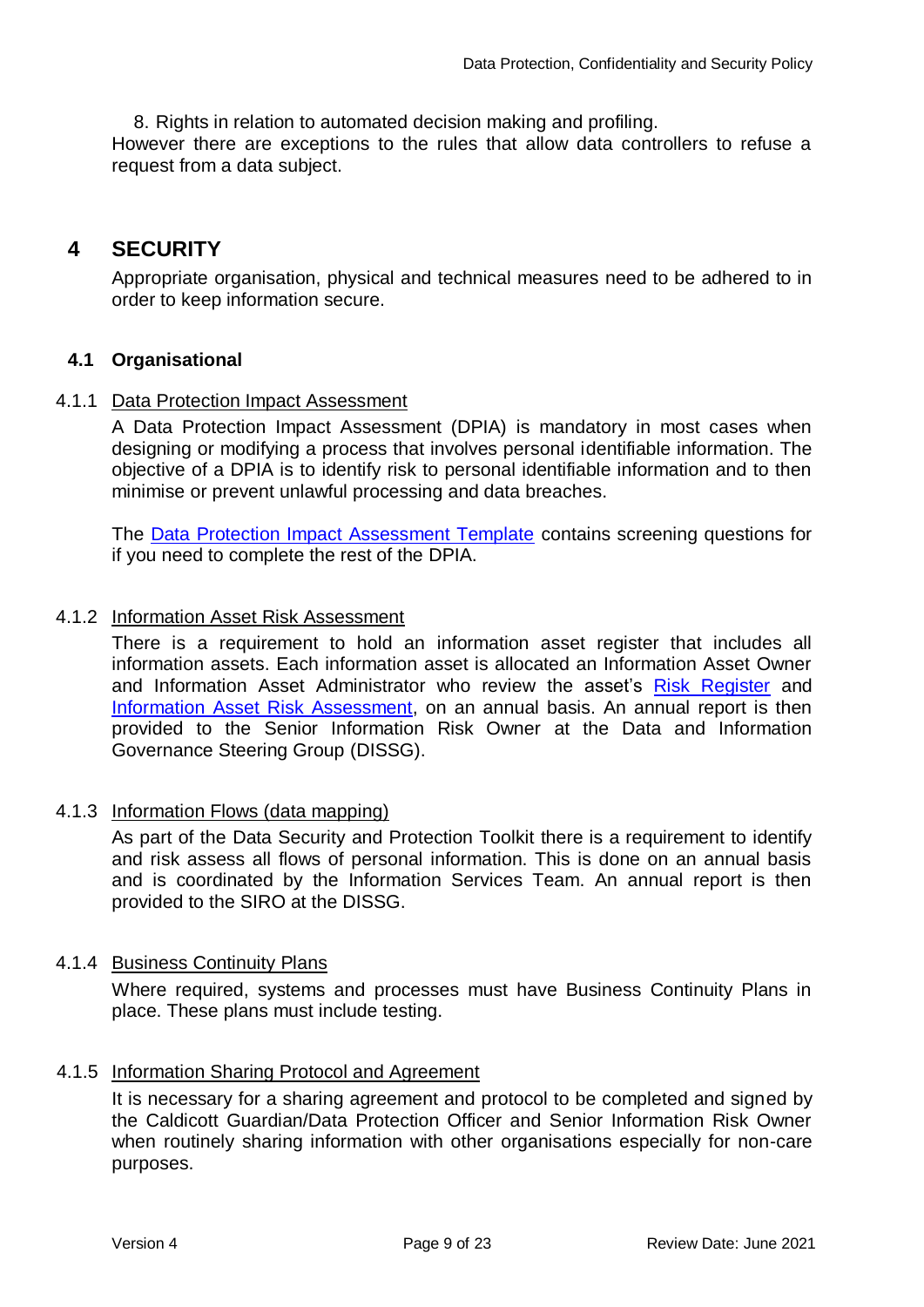The Trust requires an Information Sharing Protocol with each organisation and an Information Sharing Agreement for each separate request for sharing of information.

- [Information Sharing Protocol Template](http://nww.hdft.nhs.uk/EasysiteWeb/getresource.axd?AssetID=26378&type=full&servicetype=Attachment)
- [Information Sharing Agreement Template](http://nww.hdft.nhs.uk/EasysiteWeb/getresource.axd?AssetID=26377&type=full&servicetype=Attachment)

## <span id="page-9-0"></span>**4.2 Physical and Technical Measures**

#### 4.2.1 ID badges

- <span id="page-9-1"></span>• ID badges must be worn and kept secure.
- <span id="page-9-2"></span>• Report any lost or misplaced ID badges immediately to the General Office.

#### 4.2.2 Restricted areas

- Ensure you check that people are allowed into the area.
- Ensure that no one following you into the area.

#### 4.2.3 Swipe access

- <span id="page-9-3"></span> Ensure swipe access is in working order and report to Estates immediately if it is not.
- Ensure staff have the correct access levels, update as appropriate when staff change roles.
- Ensure that the appropriate forms are completed to terminate swipe access when staff leave the organisation.

#### 4.2.4 Door codes

<span id="page-9-5"></span><span id="page-9-4"></span>• Door codes should be changed periodically.

#### 4.2.5 Office

- If required ensure your office is locked when unoccupied.
- If required operate a clear desk policy.
- If required lock filing cabinets when not in use.

## 4.2.6 CCTV

<span id="page-9-7"></span><span id="page-9-6"></span>The Trust uses CCTV in some of its premises.

#### 4.2.7 Disposal

- Dispose of confidential waste appropriately.
- <span id="page-9-8"></span>Confidential waste must not be used as scrap paper.

#### 4.2.8 Transport

 When transporting personal or confidential information ensure that it is safe and secure at all times.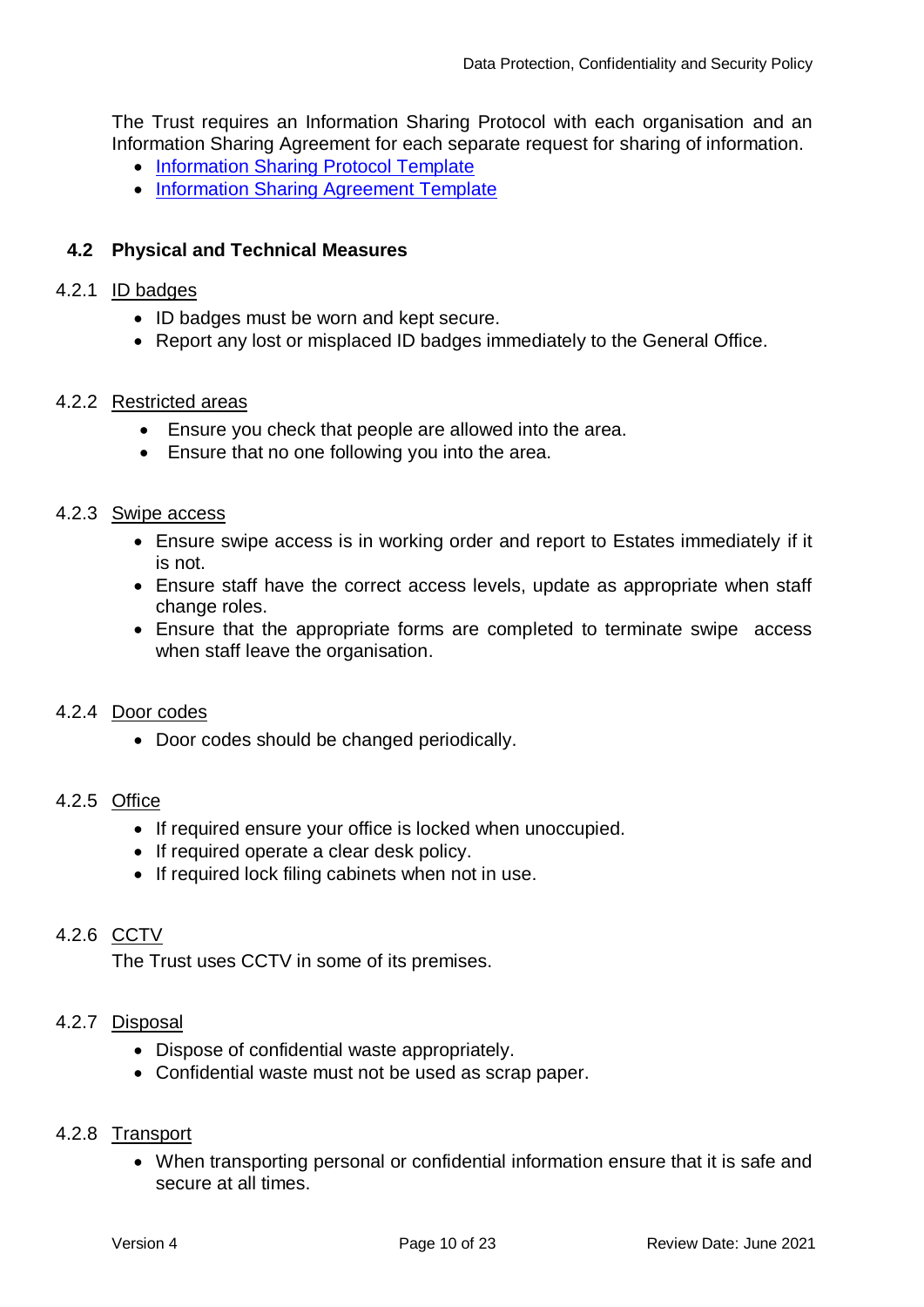- Ensure that it is transported in a suitable container.
- Personal or confidential information must remain in your sight or locked securely your car and must be out of sight.

### 4.2.9 Home/Personal Devices

- <span id="page-10-0"></span> You must not take personal or confidential information home without the express consent of your manager.
- Personal or confidential information must remain in your sight or locked securely away.
- Information must not be transferred or stored on personal devices.
- <span id="page-10-1"></span>Personal devices must not be used to connect to the Trust's network via VPN

#### 4.2.10 Post

- You must double check the full postal address of the recipient and ensure that you are using the most current contact details.
- Ensure envelopes which contain personal or confidential information are marked "Private and Confidential".
- Chose the most appropriate secure method when sending personal or confidential information.
- Ensure envelopes and packages are sealed efficiently.
- When sending CDs and other removable media they must be encrypted if they contain personal identifiable information.
- <span id="page-10-2"></span>• Open post away from a public area.

#### 4.2.11 Telephones

- Be careful when leaving messages on answer phones.
- The identity of the caller should always be verified by checking the phone number, and any other relevant details, for example if a patient is calling check date of birth etc., and call back so that the identity can be fully verified. In the case of an organisation, the switchboard number should be used to call back, not a direct dial number.
- If answering machines are used by departments they should be setup so that messages left are recorded silently. This will ensure that no unauthorised personnel overhear confidential messages whilst they are being recorded.

#### 4.2.12 Fax machines

- <span id="page-10-3"></span> The fax machine should be sited in a secure location where access to the machine is controlled.
- You should always use a fax cover sheet.
- Check the fax number is correct before sending.
- Only send personal or confidential information when absolutely necessary.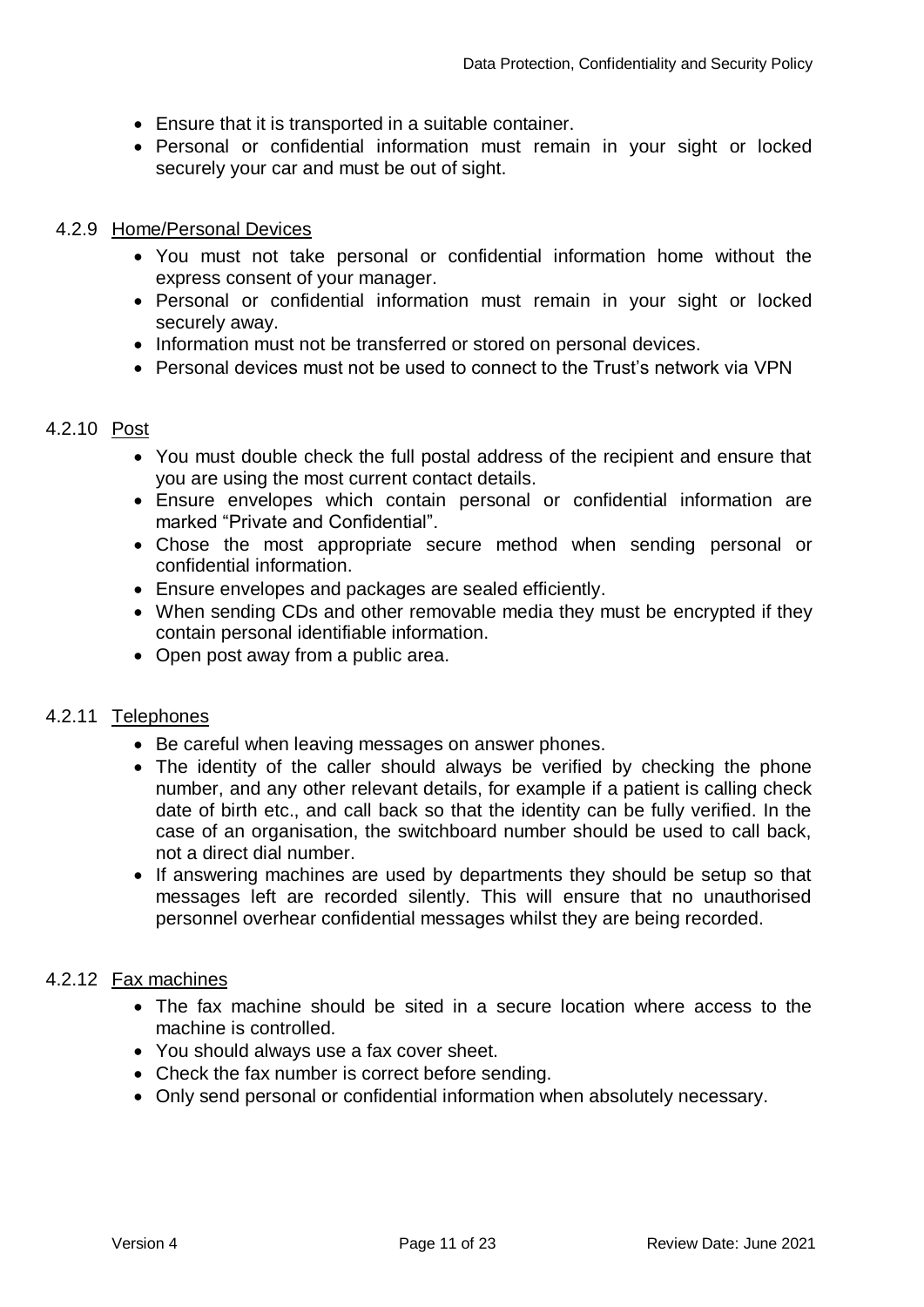#### 4.2.13 System Access

- <span id="page-11-0"></span> Ensure staff have the correct access levels, update as appropriate when staff change roles.
- Ensure access is removed when staff leave the organisation.
- Do not use anyone else's login.
- Ensure you log out of systems when you are not using them.

#### 4.2.14 Passwords

- <span id="page-11-1"></span>• Do not share passwords.
- Keep your password confidential.
- Change your password periodically.

#### 4.2.15 Smart Cards

- <span id="page-11-2"></span> Ensure that the appropriate forms are completed to terminate swipe access when staff leave the organisation.
- <span id="page-11-3"></span>• Do not leave unattended.

#### 4.2.16 PCs, Laptops, Handheld Devices

- Log off or use password protected screensaver when unattended.
- Ensure it is located where people can't see the screen if in public area.
- <span id="page-11-4"></span>• Inform IT immediately if missing, lost or stolen.

#### 4.2.17 Removable Media such as memory sticks, CDs

- Any removable media must be virus checked by IT before use.
- Only Trust memory sticks can be used to store personal or confidential information.
- Do not attach any devices unless approved by IT. This includes charging phones and other devices through PC or laptop.

#### 4.2.18 Emails

- <span id="page-11-5"></span>All emails are scanned for virus's, on entering or leaving the Trust email server.
- Personal or confidential information should only be sent via email securely. See section 4.3 for further guidance.
- Be aware of phishing emails.
- Be careful of clicking on links as they may not be what they say.
- If you believe you have received a phishing email contact the IT Helpdesk immediately. Do not forward the email.

### 4.2.19 Printers

- <span id="page-11-6"></span>• Only print what is necessary.
- Ensure that you select the correct printer.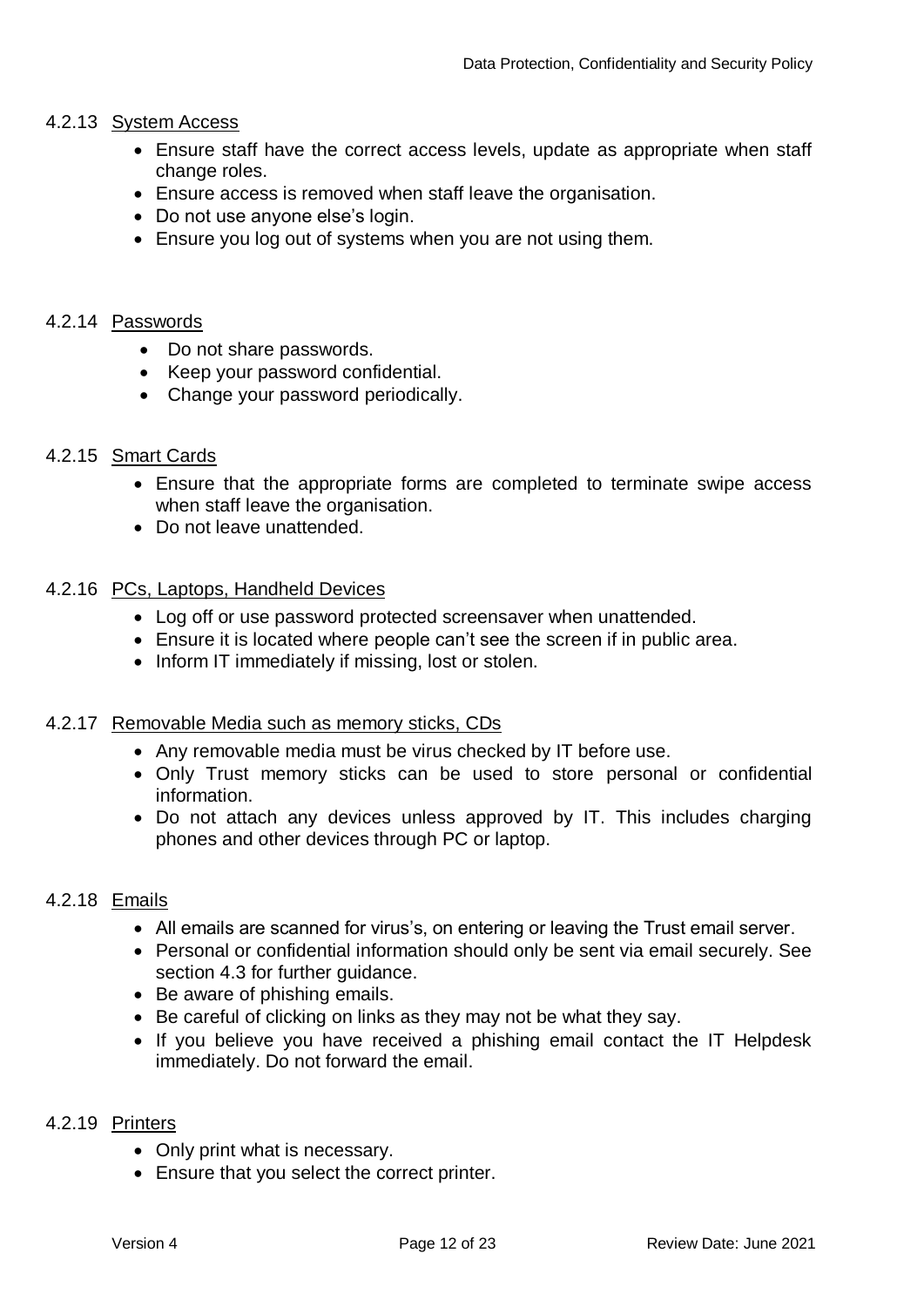<span id="page-12-0"></span>Do not leave the printer until you are sure that all the information has printed.

#### 4.2.20 Photocopying

- Do not make excessive copies.
- Do not leave the photocopier until you are sure that all the information has printed.
- <span id="page-12-1"></span>Do not leave original or photocopied information on the photocopier.

#### 4.2.21 Scanning

Do not leave personal or confidential information on the scanner.

#### 4.2.22 Anonymisation & Pseudonymisation

<span id="page-12-2"></span>Please refer to the [Pseudonymisation & Anonymisation of Data Policy](http://nww.hdft.nhs.uk/EasysiteWeb/getresource.axd?AssetID=38095&type=full&servicetype=Attachment) for further guidance.

## <span id="page-12-3"></span>**4.3 Safe Transfer of Personal or Confidential Information**

When transferring any personal or confidential information you must:

- ensure the person is entitled to receive the information
- use the most appropriate method to ensure that the information is transferred securely
- limit the information to only what is required, irrelevant information must be removed or redacted (blocked out) before the transferring
- ensure that you are sending information to the correct location
- ensure that no additional information is sent in error
- only send information to those who are entitled to receive it
- <span id="page-12-4"></span>mark it 'Private and Confidential'

## 4.3.1 Post

- Incoming mail must be opened away from public areas.
- All mail must be checked before posting to ensure it is going to the correct address and that nothing additional has been put in the envelope in error.
- All mail that contains personal or confidential information must be enclosed in a sealed envelope and marked 'Private and Confidential', addressed correctly.
- All mail containing sensitive personal or confidential information must be sent via Special Delivery or by a courier (TNT)
- Bulk amounts of personal or confidential information must be sent via Special Delivery or by a courier (TNT)

#### 4.3.2 Email

<span id="page-12-5"></span> You should put any confidential or sensitive information in an attachment and encrypt the attachment with a password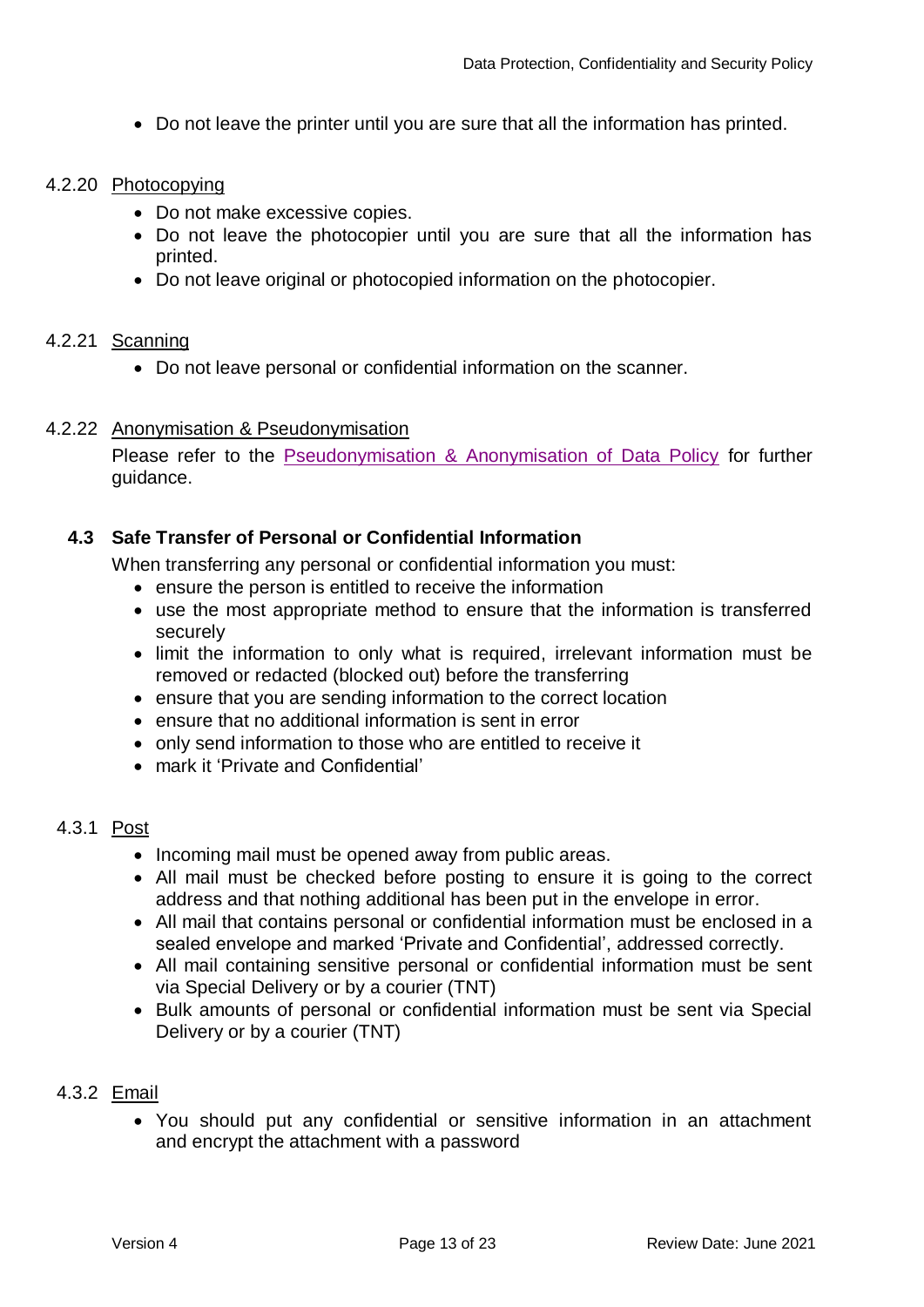You should not set up your emails to be automatically forwarded to another account, you should set up an out of office to identify who emails should be forwarded to

For HDFT to HDFT or NHS.net to NHS.net

- You must check you are sending the email to the correct email address
- You should put any confidential or sensitive information in an attachment and encrypt the attachment with a password
- You must not send the password in the body of the email or a following email. You must contact the person you are sending the email to and confirm the password.

For HDFT to any email address

- You must check you are sending the email to the correct email address
- Any confidential or sensitive information **cannot** be sent from a HDFT account. You must use a NHS.net account so that the email can be encrypted.

For NHS.net to any email address

- You must check you are sending the email to the correct email address
- You should put any confidential or sensitive information in an attachment and encrypt the attachment with a password
- You must not send the password in the body of the email or a following email. You must contact the person you are sending the email to and confirm the password.
- Send the recipient the and [Receiver Guidance](https://s3-eu-west-1.amazonaws.com/comms-mat/Comms-Archive/Accessing+Encrypted+Emails+Guide.pdf) before emailing them the confidential or sensitive email
- <span id="page-13-0"></span>• Then follow these instructions to encrypt the whole email **Sender Guidance**

## 4.3.3 Verbal

- The identity of the enquirer must always be verified by checking the any relevant details. For example if it is a patient ask them to confirm their date of birth, address, and attendance dates etc. If the enquiry is via the phone, call them back so that the identity can be fully verified. In the case of an organisation, the switchboard number must be used to call back, not a direct dial number.
- If answering machines are used by departments they should be setup so that messages left are recorded silently. This will ensure that no unauthorised personnel overhear confidential messages whilst they are being recorded.

#### 4.3.4 Fax

<span id="page-13-1"></span>**Sending** 

- By each fax machine there should be a laminated copy of the Fax Flow Chart [\(Guidelines for Sending Secure Faxes\)](http://nww.hdft.nhs.uk/EasysiteWeb/getresource.axd?AssetID=88450&type=full&servicetype=Attachment) which acts a prompt to follow the correct procedures when sending a fax.
- All external faxes must use the Trust's [Fax Cover Template](http://nww.hdft.nhs.uk/EasysiteWeb/getresource.axd?AssetID=40978&type=full&servicetype=Attachment)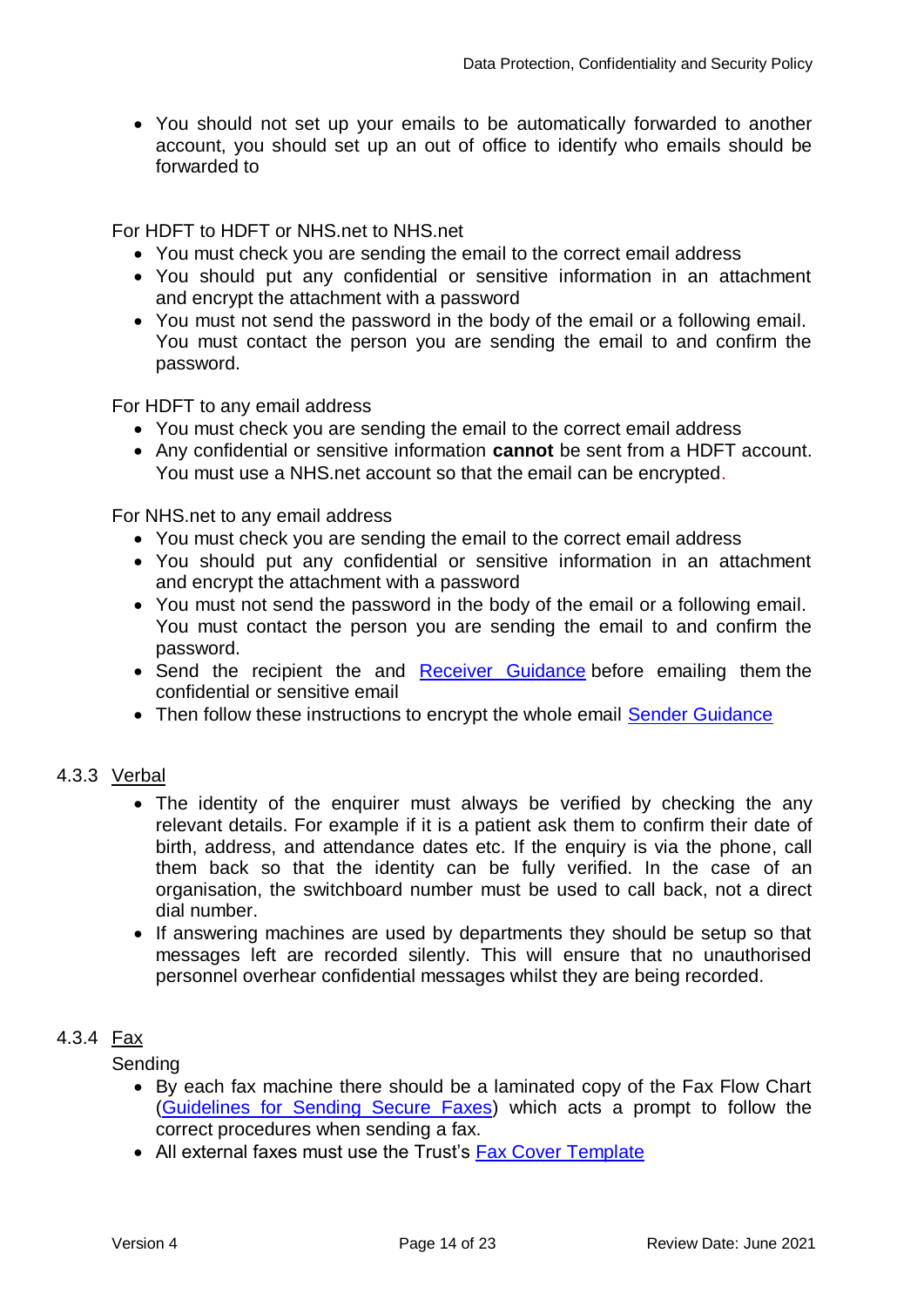- All faxes, internal or external, containing patient information or other confidential information must use the Trust's [Fax Cover Template](http://nww.hdft.nhs.uk/EasysiteWeb/getresource.axd?AssetID=40978&type=full&servicetype=Attachment)
- Check the recipients fax number, memory alone must not be relied on when dialling. It is acceptable to pre-programme commonly used fax numbers into the machine's memory. However, a list of speed dial numbers must be prominently displayed next to the machine.
- Check if the fax machine is a Safe Haven. If it isn't telephone the recipient of the fax let them know that you are about to send a fax containing confidential information and ask if they will wait by the fax machine whilst you send the document and acknowledge the receipt of the fax.
- Dial the number carefully.
- Monitor the transmission.
- Stop the transmission if there appear to be any anomalies with the transmission.
- Obtain a printed record of the transmission where possible.
- No paperwork must be left unattended at the fax machine.
- If a published fax number turns out to be incorrect, inform all interested parties of the error and amend the list as necessary.

Receiving

- The recipient should remove the fax from the machine on receipt.
- Where necessary, the recipient should contact the sender to confirm receipt and that the fax will be appropriately dealt with and safely stored.

## <span id="page-14-0"></span>**5 REPORTING DATA BREACHES**

Data breaches typically fall into the following categories:

- Accidental or unlawful destruction, loss or alteration
- Unauthorised disclosure
- Unauthorised access

All breaches are reported using Datix in accordance with the Identification, Reporting [and Management of Incidents Including SUIs.](http://nww.hdft.nhs.uk/EasysiteWeb/getresource.axd?AssetID=6182&type=full&servicetype=Attachment)

GDPR introduces a duty on all organisations to report certain types of personal data breach to the Information Commissioner Office within 72 hours of becoming aware of the breach if there is a risk to people's rights and freedoms. Therefore it is important that all data breaches are reported via Datix as soon as they have been identified.

## <span id="page-14-1"></span>**5.1 Breach Reporting to the ICO**

All incidents must be graded according to the impact on the individual or groups of individuals and not the organisation. We use the following from [NHS Digital's](https://www.dsptoolkit.nhs.uk/Help/Attachment/101) Guide [to the Notification of Data Security and Protection Incidents](https://www.dsptoolkit.nhs.uk/Help/Attachment/101) to ascertain if an incident is reportable.

| No. | Likelihood |  | that   Description |
|-----|------------|--|--------------------|
|-----|------------|--|--------------------|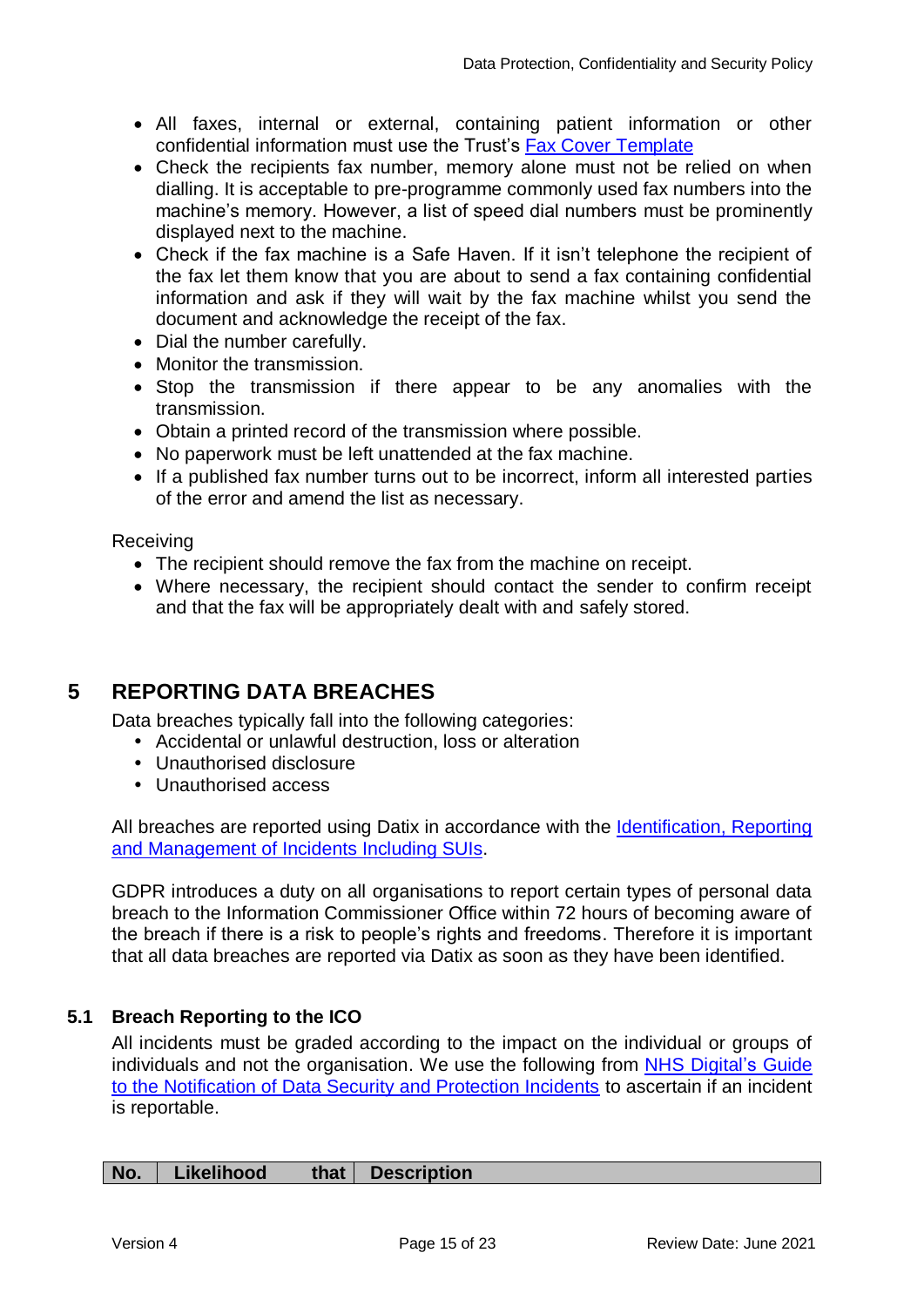|              | adverse effect has<br>occurred                                                                        |                                                                                                                                      |
|--------------|-------------------------------------------------------------------------------------------------------|--------------------------------------------------------------------------------------------------------------------------------------|
|              | Not occurred                                                                                          | There is absolute certainty that there can be no<br>adverse effect. This may involve a reputable audit<br>trail or forensic evidence |
| $\mathbf{2}$ | Not likely or any<br>incident involving<br>vulnerable groups<br>even if no adverse<br>effect occurred | In cases where there is no evidence that can prove<br>that no adverse effect has occurred this must be<br>selected.                  |
| 3            | Likely                                                                                                | It is likely that there will be an occurrence of an<br>adverse effect arising from the breach.                                       |
| 4            | Highly likely                                                                                         | There is almost certainty that at some point in the<br>future an adverse effect will happen.                                         |
| 5            | Occurred                                                                                              | There is a reported occurrence of an adverse effect<br>arising from the breach.                                                      |

| No.            | <b>Potential severity of</b><br>the adverse effect<br>on individuals                                                                               | <b>Description</b>                                                                                                                                                                                                                                                                               |
|----------------|----------------------------------------------------------------------------------------------------------------------------------------------------|--------------------------------------------------------------------------------------------------------------------------------------------------------------------------------------------------------------------------------------------------------------------------------------------------|
| 1              | No adverse effect                                                                                                                                  | There is absolute certainty that no adverse effect can<br>arise from the breach                                                                                                                                                                                                                  |
| $\overline{2}$ | Potentially<br>some<br>minor adverse effect<br>incident<br>any<br>or<br>involving vulnerable<br>groups even if no<br>adverse<br>effect<br>occurred | A minor adverse effect must be selected where there<br>is no absolute certainty. A minor adverse effect may<br>be the cancellation of a procedure but does not<br>involve any additional suffering. It may also include<br>possible inconvenience to those who need the data to<br>do their job. |
| 3              | Potentially<br>some<br>adverse effect                                                                                                              | An adverse effect may be release of confidential<br>information into the public domain leading to<br>embarrassment or it prevents someone from doing<br>their job such as a cancelled procedure that has the<br>potential of prolonging suffering but does not lead to a<br>decline in health.   |
| 4              | Potentially Pain and<br>suffering/<br>financial<br>loss                                                                                            | There has been reported suffering and decline in<br>health arising from the breach or there has been some<br>financial detriment occurred. Loss of bank details<br>leading to loss of funds. There is a loss<br>of<br>employment.                                                                |
| 5              | Death/<br>catastrophic<br>event.                                                                                                                   | A person dies or suffers a catastrophic occurrence                                                                                                                                                                                                                                               |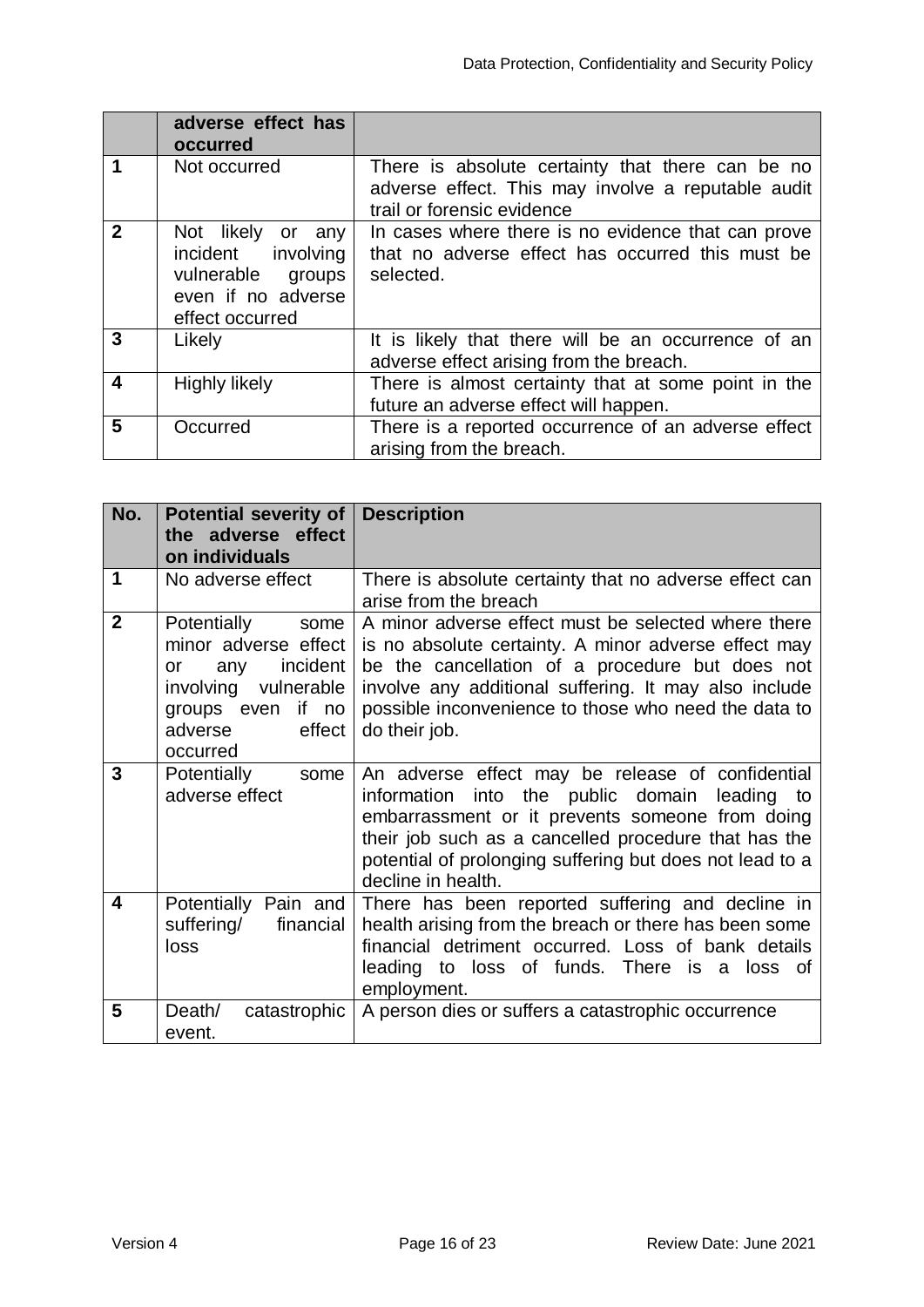| Impact | Catastrophic | 5 | 5                                     | 10                  |                          | 15 20 25<br><b>Reportable to the ICO</b><br><b>DHSC Notified</b> |                 |
|--------|--------------|---|---------------------------------------|---------------------|--------------------------|------------------------------------------------------------------|-----------------|
|        | Serious      | 4 | $\overline{4}$<br><b>No</b><br>Impact | 8<br>An<br>impact   |                          | 12 16 20                                                         |                 |
|        | Adverse      | 3 | has<br>occurred<br>3                  | is<br>unlikely<br>6 | $\overline{9}$           | $12 -$<br>Reportable to the ICO                                  | 15              |
|        | Minor        | 2 | $\overline{2}$                        | $\overline{4}$      | 6                        | $8^{\circ}$                                                      | 10 <sup>°</sup> |
|        | No Impact    |   | $\overline{2}$<br>1                   |                     | No Impact has bccurred 5 |                                                                  |                 |
|        |              |   | $\mathbf{1}$                          | $\overline{2}$      | 3                        | 4                                                                | 5               |
|        |              |   | Not<br>Occurred                       | Not<br>Likely       | Likely                   | Highly<br>Likely                                                 | Occurred        |
|        |              |   | Likelihood harm has occurred          |                     |                          |                                                                  |                 |

If the breach includes special category data or involves vulnerable people the minimum level of likelihood and impact is a 2.

For all level 5 and above:

During office hours the Senior Information Risk Owner, Data Protection Officer and Information Governance Manager need to be informed of all notifiable data breaches. This can be done by email **[SIRO@hdft.nhs.uk,](mailto:SIRO@hdft.nhs.uk)** [Dataprotectionofficer@hdft.nhs.uk](mailto:Dataprotectionofficer@hdft.nhs.uk) and [Information Governance Manager.](mailto:jo.higgins@hdft.nhs.uk) Out of hours the Senior Manager on Call must also be informed.

Please include in the email:

- a description of the nature of the personal data breach including, where possible, the categories and approximate number of data subjects concerned and the categories and approximate number of personal data records concerned
- a description of the likely consequences of the personal data breach
- a description of the measures taken or proposed to be taken by the controller to address the personal data breach, including, where appropriate, measures to mitigate its possible adverse effects

## <span id="page-16-0"></span>**5.2 Unauthorised Access**

Unauthorised access to information on patient system must be investigated by the Information Governance Manager or a deputy in their absence nominated by the Senior Information Risk Owner.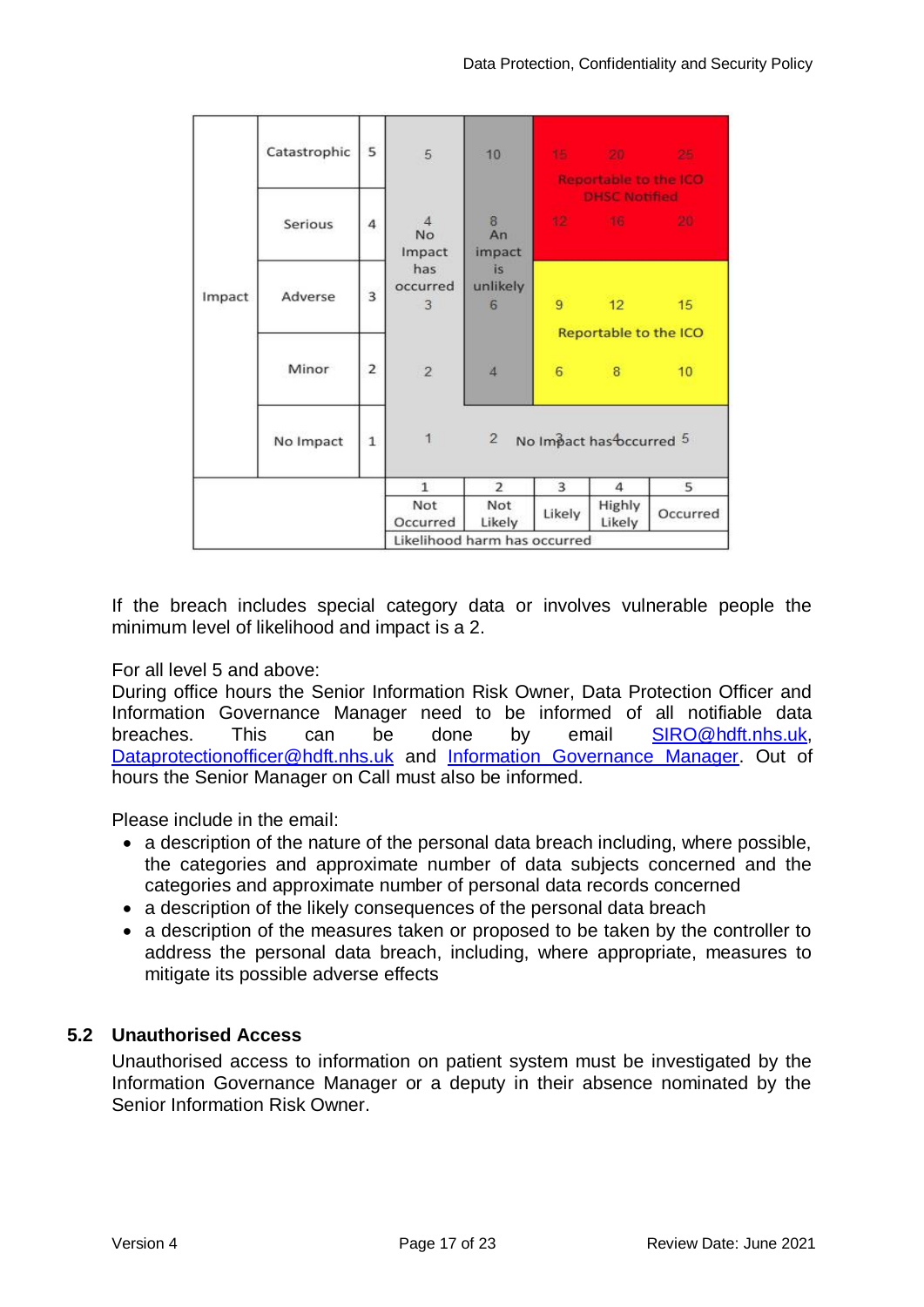## **6 TRAINING**

<span id="page-17-0"></span>All substantive and bank staff receive data security training as part of their induction and receive annual refresher training.

Volunteers receive information governance training as part of their induction.

## <span id="page-17-1"></span>**7 ROLES AND RESPONSIBILITIES**

## **Chief Executive**

The Chief Executive has ultimate responsibility for compliance with the Data Protection Act 1998 and should ensure that

- responsibility for brining data protection issues for consideration by the senior level of management is delegated appropriately *(Senior Information Risk Officer)*
- a data protection lead or manager is in place to organise and enforce the approach to data protection and report directly to the above individual *(Data Protection Officer)*
- the role of the Caldicott Guardian is appropriately assigned and supported

## **Caldicott Guardian**

The Caldicott Guardian:

- oversees the arrangements for the use and sharing of patient information
- plays a key role in ensuring the highest standards for handling patient identifiable information
- actively supports work to enable information sharing where appropriate to share
- advises on options for lawful an ethical processing the information
- represents and champions confidentiality and information sharing requirements and issues at senior management level

The Caldicott Guardian is required to be registered on the National Register of Caldicott Guardians.

## **Data and Information Governance Steering Group**

The Data and Information Governance Steering Group has overall responsibility for overseeing the development and the implementation of information governance policies, procedures, audits and action plans. The DIGSG also reviews untoward occurrences and incidents relating to information governance and ensures that effective remedial and preventative action is taken. The Group also acts as the Caldicott Function. It is made up of Senior Information Risk Owner, Data Protection Officer, Information Governance Manager and Head of Patient Systems & Health Records. The DIGSG is also responsible with producing a Bi annual report to the Board of Directors containing the Data Security and Protection Toolkit results and highlighting associated issues.

## **The Caldicott Guardian**

The Caldicott Guardian:

- oversees the arrangements for the use and sharing of patient information
- plays a key role in ensuring the highest standards for handling patient identifiable information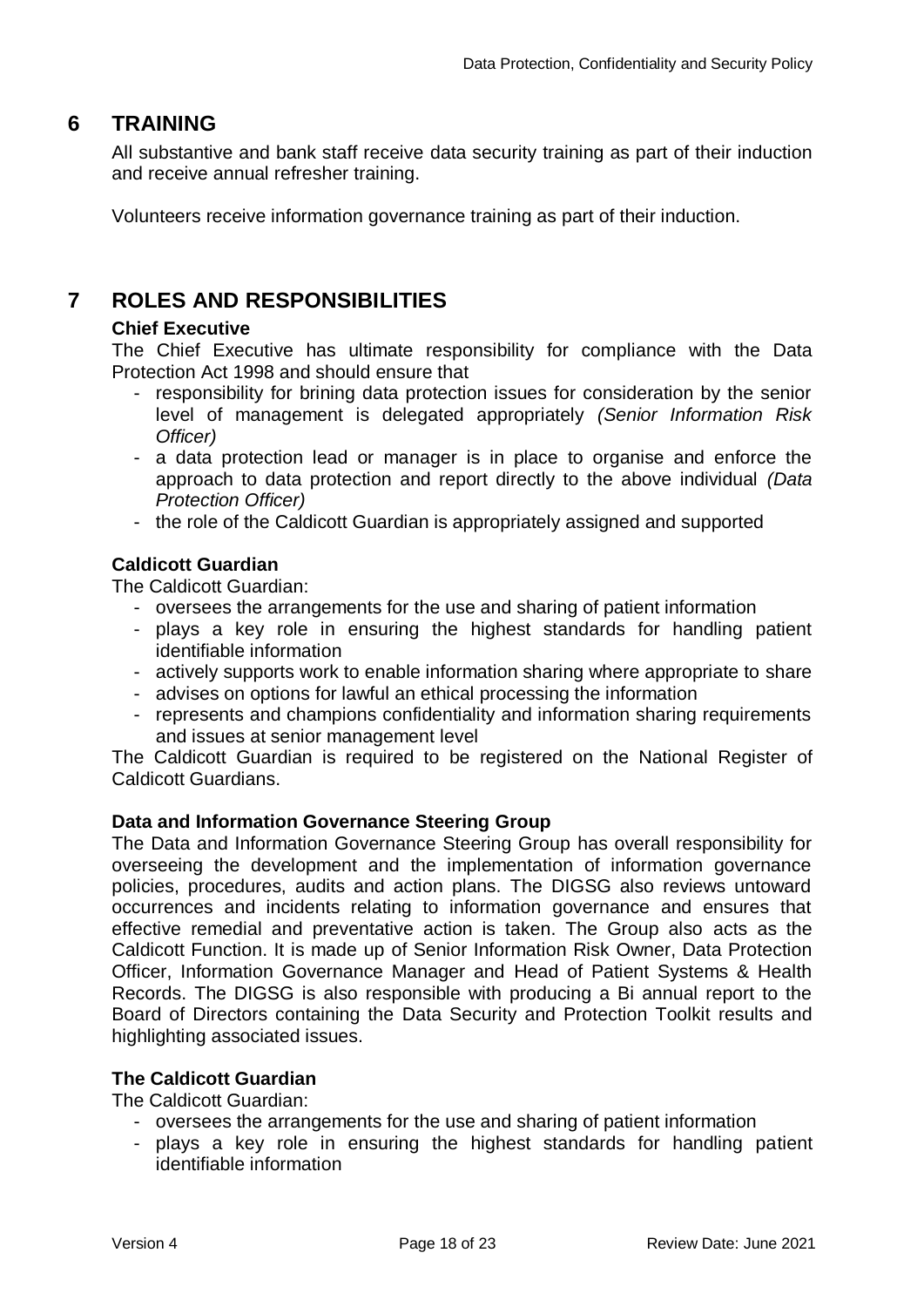- actively supports work to enable information sharing where appropriate to share
- advises on options for lawful an ethical processing the information
- represents and champions confidentiality and information sharing requirements and issues at senior management level

#### **Senior Information Risk Owner**

The Trust's Senior Information Risk Officer (SIRO) is the Chief Operating Officer. The SIRO:

- takes overall ownership of the Organisation's Information Risk Policy
- acts as champion for information risk on the Board of Directors
- implements and leads the NHS information governance risk assessment and management processes within the Organisation
- advises the Board of Directors on the effectiveness of information risk management across the Organisation

#### **Data Protection Officer**

The Data Protection Officer is responsible for: informing and advising us and its employees about their obligations to comply with data protection laws; monitoring compliance with data protection laws; and being the point of contact regarding data protection.

#### **Information Governance Manager**

The Information Governance Manager is responsible for managing the organisations Information Governance function, including setting and implementing appropriate policies and procedures as well as ensuring appropriate audits and monitoring mechanisms are undertaken. The Information Governance Manger is responsible for initially reviewing information governance risks and escalating them DIGSG and the SIRO.

#### **Information Governance Officer**

The Information Governance Officer provides support to the Information Governance Manager. The Information Governance Officer ensures appropriate responses to all subject access requests in relation to patient information within the allocated timescale, liaising with the appropriate healthcare professionals.

#### **Information Security Officer**

The Information Security Officer Is responsible for providing advice on all aspects of information security and risk management. The quality of their assessment of information security risks, threats and advice on controls will contribute significantly to the effectiveness of the organisation's information security.

#### **Unit/Department Managers**

Unit/department managers are responsible for data protection practice within their work area ensuring:

- the working practices carried out within the unit/department are in line with the Trust's policies
- all staff within the work area are adequately trained and aware of their personal responsibilities for data protection issues

## **Information Asset Owners and Information Asset Administrators**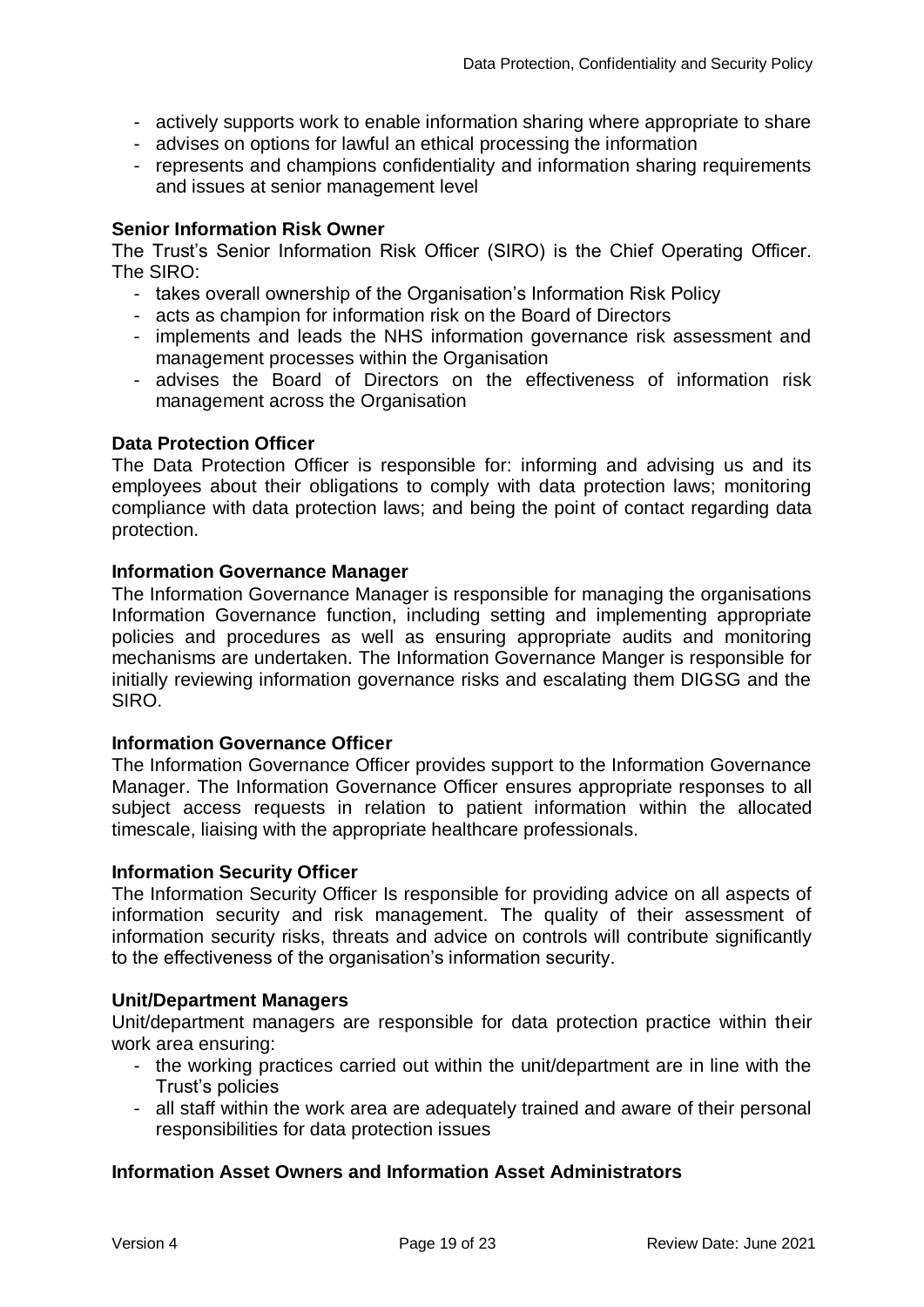Information Asset Owners will provide assurance that information risk is being managed effectively for their assigned assets. The Information Asset Owners will be supported by the Information Asset Administrators.

## **All staff**

All employees are required to:

- Ensure that they are following all Trust Policies and Procedures and legislation outlined in section 2.
- Maintain the confidentiality of information about the Trust, its staff and its patients in accordance with the Trust's Information Governance policies and data protection legislation, during and after the termination of employment.
- Only access confidential information that they are required to do so as part of their role.
- Implement the appropriate technical and physical measures to ensure that confidential information is safe and secure.
- Familiarise themselves with the Trust's Information Governance policies and data protection legislation.
- Undertake Information Governance training on an annual basis.

Failure to comply with or adhere to the Trust's Information Governance Policies or data protection legislation will be treated as misconduct under the Trust's Disciplinary Policy, which may result in dismissal or criminal proceedings. The Trust's Information Governance Policies are available on the Trust's intranet page.

As an individual, you do have the right to apply to view or have copies of your own records via the appropriate routes. You do not have the right to directly access your own records. Inappropriate access to confidential information will be treated as misconduct under the Trust's Disciplinary Policy which may result in dismissal and/or criminal proceedings.

## <span id="page-19-0"></span>**8 POLICY DEVELOPMENT**

The stakeholders of this policy are all staff employed or contracted and voluntary staff.

## <span id="page-19-1"></span>**9 CONSULTATION, APPROVAL AND RATIFICATION PROCESS**

The consultation process undertaken at current document review is documented in Appendix 1. This document will be approved and ratified by the Data and Information Governance Steering Group.

## <span id="page-19-2"></span>**10 DOCUMENT CONTROL**

This document will be available on the Trust Intranet for read only access. As the document replaces a previous version, the old document will be archived within the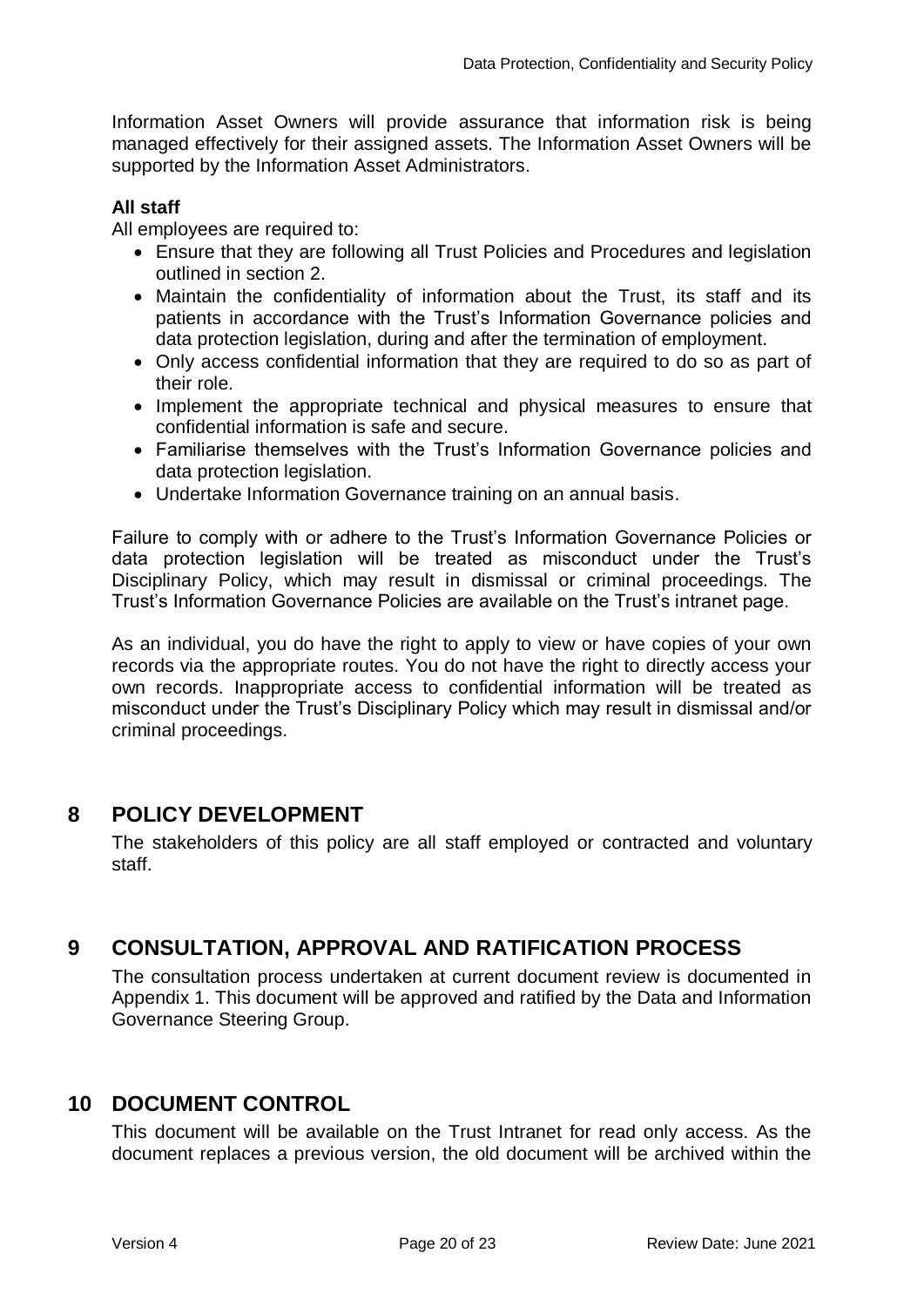intranet. The front page of the document will indicate the version number, the approving body and the date of approval, along with the next review date.

Copies of this document should not be printed unless it is absolutely necessary, as there is a risk that out of date copies may be in circulation.

Requests for this document in an alternative language or format (such as Braille, audiotape, large print etc.) will be considered and obtained whenever possible.

## <span id="page-20-0"></span>**11 DISSEMINATION AND IMPLEMENTATION**

A "publish and point" method of communication will be used, where relevant staff are informed about the publication of a new or revised document on the intranet.

## <span id="page-20-1"></span>**12 MONITORING COMPLIANCE AND EFFECTIVENESS**

The Trust will monitor this Policy through the Data Security and Protection Toolkit. An assessment of compliance with requirements, within the Data Security and Protection Toolkit will be undertaken each year. Annual reports and proposed action/development plans will be presented to the Trust Board for approval prior to submission to the toolkit. It is assumed that both Internal and External Audit will review this and associated procedures.

An annual Information Governance Report will be submitted to the Data and Information Governance Steering Group.

All information governance incidents are reviewed and scored by the Data and Information Governance Steering Group.

Managers will also monitor compliance within their work area, and take appropriate action when infringements of this policy are brought to their attention.

## <span id="page-20-2"></span>**13 REFERENCE DOCUMENTS**

- [Caldicott Principles](https://www.gov.uk/government/uploads/system/uploads/attachment_data/file/251750/9731-2901141-TSO-Caldicott-Government_Response_ACCESSIBLE.PDF)
- [Data Protection Act 2018](http://www.legislation.gov.uk/ukpga/2018/12/contents/enacted/data.htm)
- [General Data Protection Regulations 2016](https://gdpr-info.eu/)
- [Care Records Guarantee](http://systems.hscic.gov.uk/rasmartcards/documents/crg.pdf)
- [NHS Code of Practice on Confidentiality](http://systems.hscic.gov.uk/infogov/codes/confcode.pdf)
- [NHS Code of Practice on Information Security Management](http://systems.hscic.gov.uk/infogov/codes/securitycode.pdf)
- [Guide to Confidentiality in Health and Social Care](http://www.hscic.gov.uk/media/12822/Guide-to-confidentiality-in-health-and-social-care/pdf/HSCIC-guide-to-confidentiality.pdf)
- [The Health and Social Care \(Safety and Quality\) Act 2015](http://www.legislation.gov.uk/ukpga/2015/28/pdfs/ukpga_20150028_en.pdf)
- [NHS Constitution for England](https://www.gov.uk/government/uploads/system/uploads/attachment_data/file/170656/NHS_Constitution.pdf)
- [NHS Standard Contract](http://www.england.nhs.uk/nhs-standard-contract/15-16/)
- [NICE Clinical Guideline 138](http://www.nice.org.uk/guidance/cg138)
- [Quality Standard 15](http://www.nice.org.uk/guidance/qs15)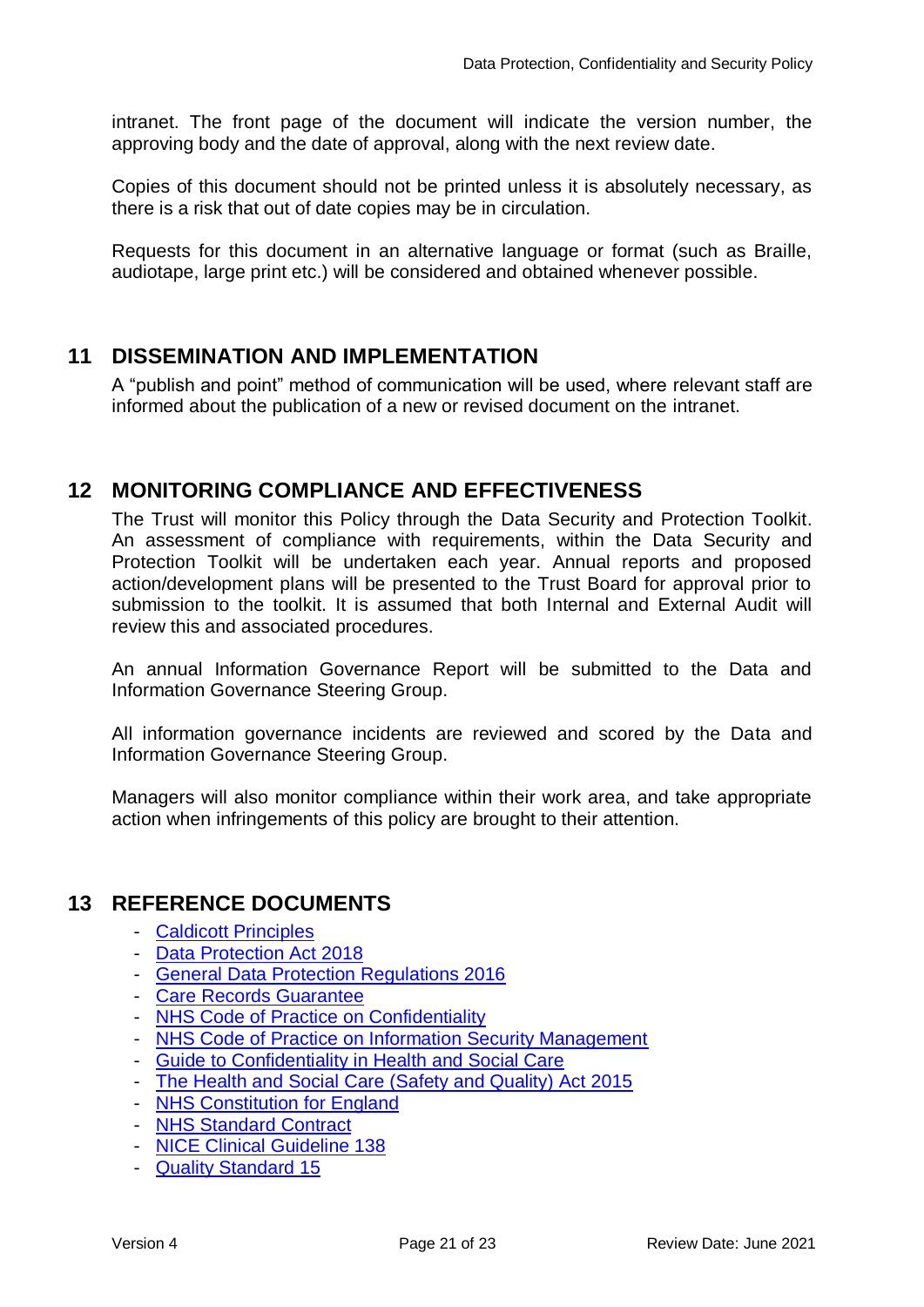- [Quality Standard 15, Quality Statement 12](http://www.nice.org.uk/guidance/qs15/chapter/Quality-statement-12-Coordinated-care-through-the-exchange-of-patient-information)
- [Quality Standard 15, Quality Statement 13](http://www.nice.org.uk/guidance/qs15/chapter/Quality-statement-13-Sharing-information-with-partners-family-members-and-carers)
- [Human Rights Act 1998](http://www.legislation.gov.uk/ukpga/1998/42/contents)
- [Statistics and Registration Service Act 2007](http://www.legislation.gov.uk/ukpga/2007/18/contents)
- Checklist Guidance for Reporting, Managing and Investigating Information [Governance and Cyber Security Serious Incidents Requiring Investigation](https://www.igt.hscic.gov.uk/resources/HSCIC%20SIRI%20Reporting%20and%20Checklist%20Guidance.pdf)
- [Cabinet Office: Data Handling Procedures in Government: Final Report](http://systems.hscic.gov.uk/infogov/links/datahandlingreview.pdf)
- [Department of Health: Information Security Management NHS Code of Practice](http://systems.hscic.gov.uk/infogov/codes/securitycode.pdf)
- [Department of Health: NHS Information Risk Management -](http://systems.hscic.gov.uk/infogov/security/risk/inforiskmgtgpg.pdf) Good Practice **[Guide](http://systems.hscic.gov.uk/infogov/security/risk/inforiskmgtgpg.pdf)**
- [NHS Digital: Guide to the Notification of Data Security and Protection Incidents](https://www.dsptoolkit.nhs.uk/Help/Attachment/101)

## <span id="page-21-0"></span>**14 ASSOCIATED DOCUMENTATION**

- **[Safeguarding Documents](http://nww.hdft.nhs.uk/corporate/safeguarding/)**
- [Police Policy.](http://nww.hdft.nhs.uk/EasysiteWeb/getresource.axd?AssetID=9910&type=full&servicetype=Attachment)
- [Information Sharing Protocol Template](http://nww.hdft.nhs.uk/EasysiteWeb/getresource.axd?AssetID=26378&type=full&servicetype=Attachment)
- [Information Sharing Agreement Template](http://nww.hdft.nhs.uk/EasysiteWeb/getresource.axd?AssetID=26377&type=full&servicetype=Attachment)
- [Fax Cover Template](http://nww.hdft.nhs.uk/EasysiteWeb/getresource.axd?AssetID=40978&type=full&servicetype=Attachment)
- [Guidelines for Sending Secure Faxes](http://nww.hdft.nhs.uk/EasysiteWeb/getresource.axd?AssetID=88450&type=full&servicetype=Attachment)
- [Pseudonymisation & Anonymisation of](http://nww.hdft.nhs.uk/EasysiteWeb/getresource.axd?AssetID=38095&type=full&servicetype=Attachment) Data Policy
- [Information Risk Management Policy](http://nww.hdft.nhs.uk/EasysiteWeb/getresource.axd?AssetID=3549&type=full&servicetype=Attachment)
- [Risk Management Policy](http://nww.hdft.nhs.uk/EasysiteWeb/getresource.axd?AssetID=2567&type=full&servicetype=Attachment)
- [Risk Register Template](http://nww.hdft.nhs.uk/EasysiteWeb/getresource.axd?AssetID=7243&type=full&servicetype=Attachment)
- [IT Clinical Safety Policy](http://nww.hdft.nhs.uk/EasysiteWeb/getresource.axd?AssetID=16958&type=full&servicetype=Attachment)
- [Identification, Reporting and Management of Incidents Including SUIs](http://nww.hdft.nhs.uk/EasysiteWeb/getresource.axd?AssetID=6182&type=full&servicetype=Attachment)
- [Information Security Risk Assessment and Management Strategy](http://nww.hdft.nhs.uk/EasysiteWeb/getresource.axd?AssetID=63333&type=full&servicetype=Attachment)
- [Data Protection Impact Assessment Template](http://nww.hdft.nhs.uk/EasysiteWeb/getresource.axd?AssetID=86759&type=full&servicetype=Attachment)

## <span id="page-21-1"></span>**15 APPENDICES**

Appendix 1: Consultation Summary